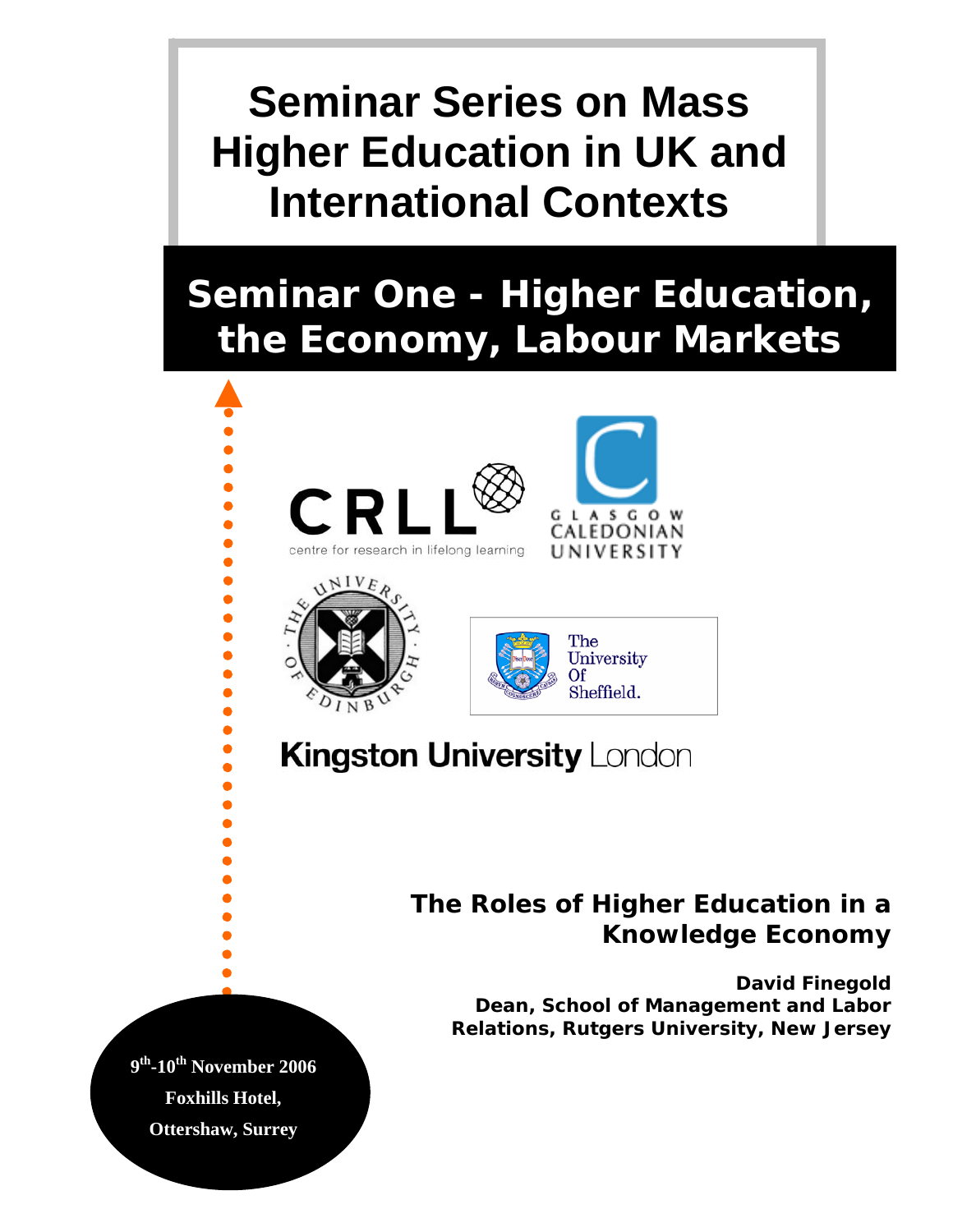The Roles of Higher Education in a Knowledge Economy

Prof. David Finegold

Dean

School of Management and Labor Relations

Rutgers, The State University of New Jersey

94 Rockafellar Rd.

Piscataway, NJ 08854-8054

P: 732-445-5993

F: 732-445-5188

[www.smlr.rutgers.edu](http://www.smlr.rutgers.edu/)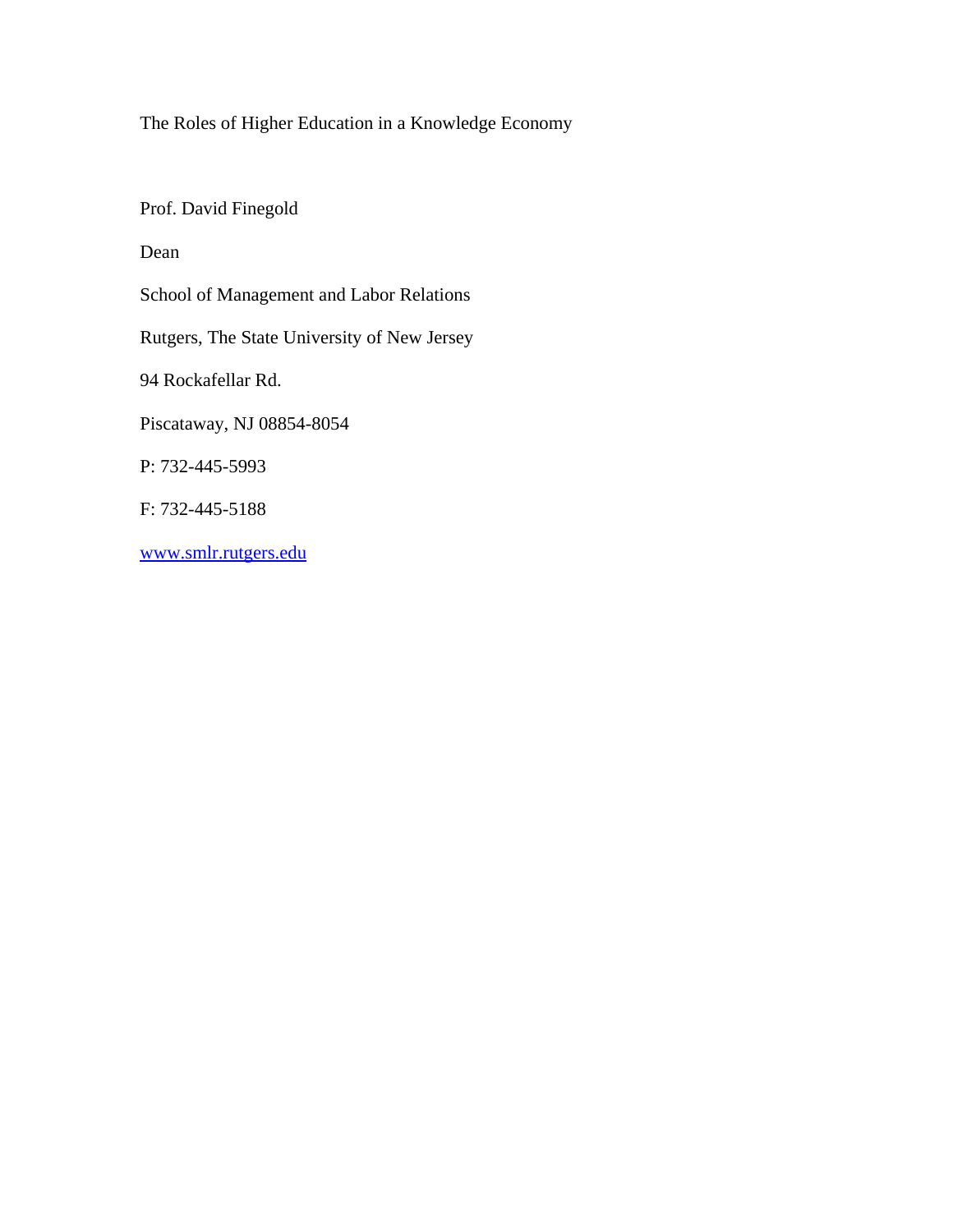# **Introduction**

Education and training, and higher education (HE) in particular, are arguably the most important policy areas that governments oversee in the knowledge-driven economy of the  $21<sup>st</sup>$  Century. Education has become the silver bullet that policymakers fire at a wide range of targets – from enhancing global competitiveness and creating and preserving high-quality jobs, to narrowing wage inequality and promoting innovation.

This short policy paper provides an overview of the multiple roles an HE system can play in a knowledge society and economy; it highlights the key role of creating and sustaining high-skill ecosystems (HSEs); it then examines the dramatic expansion of HE in the UK, and the issues that, in preparing its workforce for the knowledge economy, still remain for the UK to be world-class. The UK's experience is then compared with two different case studies of the role of HE in HSEs and economic development: Singapore and India. It concludes by exploring conclusions and lessons for policymakers.

#### **Roles of Higher Education in a Knowledge Economy**

Higher education institutions (HEIs) have traditionally played two vital roles in society and the economy: education and research. Universities educate the brightest young people to prepare them to be informed citizens, to have successful careers, and eventually to assume leadership roles in for-profit, non-profit, and government organizations; their faculties produce new knowledge that informs the education of future generations and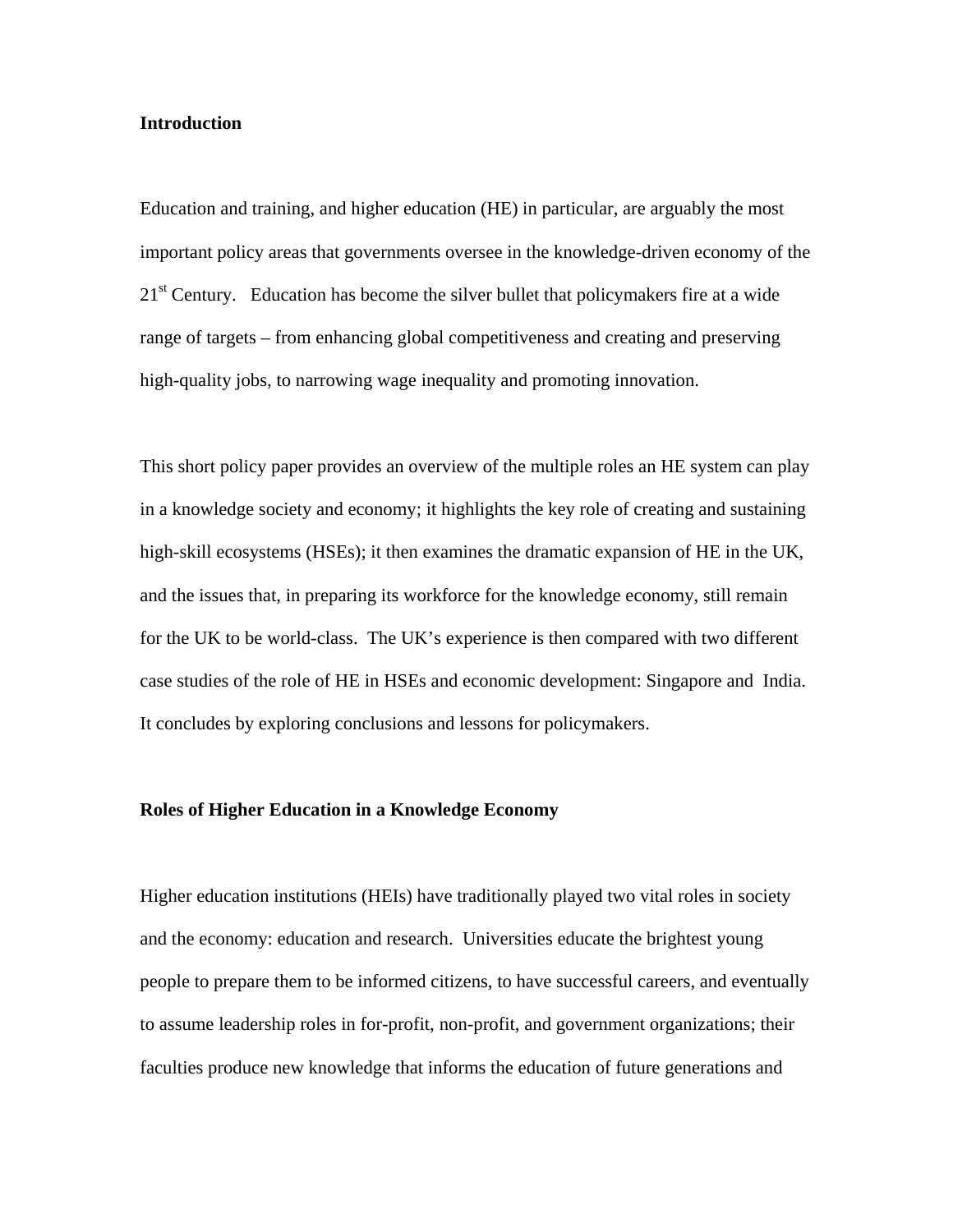underpins technological progress. As the global economy has become more knowledgebased, a 'third stream' of activities has been added to these traditional roles: outreach to the community and companies, and technology transfer to help stimulate economic development and a prosperous society. The UK Government, like its counterparts in many other countries, has focused recent attention on ways to enhance the flow of benefits from this third stream (Roberts Report, HMT, 2002).

In addition to balancing these three roles, HEIs are making a variety of other contributions to the knowledge economy. Below are a few interesting examples of new roles.

# *HE as provider of lifelong learning*

The rate of change in technology and the organization of work means that providing a strong educational foundation for young people to begin their careers is no longer sufficient. Individuals need the opportunity to update their skills and/or retrain for new careers throughout their working lives. The UK was a pioneer in the provision of opportunities for lifelong learning through HE with the creation of the Open University (OU) in 1970. As technology has evolved, the OU has adapted to provide millions of adults, unable to access full-time, residential study, with easy, affordable access to highquality HE. Meanwhile, a growing percentage of students across the HE sector are adults in work who missed out on HE, or are returning to augment or change their career paths.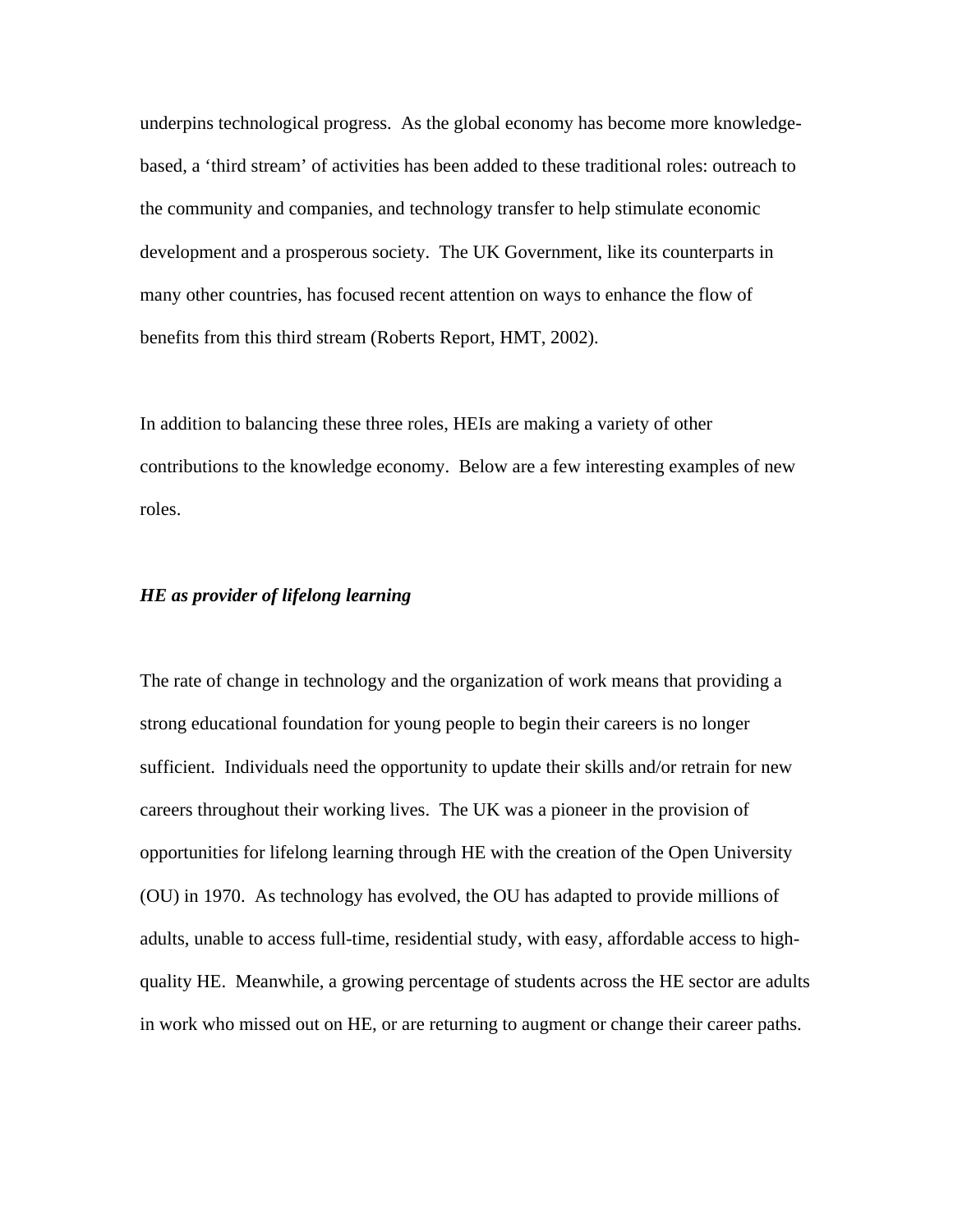#### *HE as retirement community*

The improvements in public health and medicine have led to a major increase in life expectancy and a rapidly ageing population throughout the advanced industrial countries. Individuals living longer and healthier lives are looking for retirement options which provide stimulation for their minds as well as opportunities for good weather and leisure activities. This has led to the development of a number of over-50s and retirement communities in close proximity to HEIs in temperate climates.

# *HE as a cultural hub*

Richard Florida (2002) has demonstrated the vital role that the "creative class" plays in creating vibrant cities that are the main generators of wealth in the  $21<sup>st</sup>$  Century. The scientists, engineers, and professionals that form the core of this workforce are attracted to areas where artists, musicians, designers, writers, and other members of the creative class live and work. At the core of almost all of these cultural centers are thriving universities that serve as a venue for creativity and community building.

### *HE as anchor tenant for economic redevelopment*

Central to efforts to grow the 'third stream' has been the location of science and technology parks next to universities, so as to provide a venue for high-tech spinout companies. In addition, HE leaders and urban planners are thinking creatively about how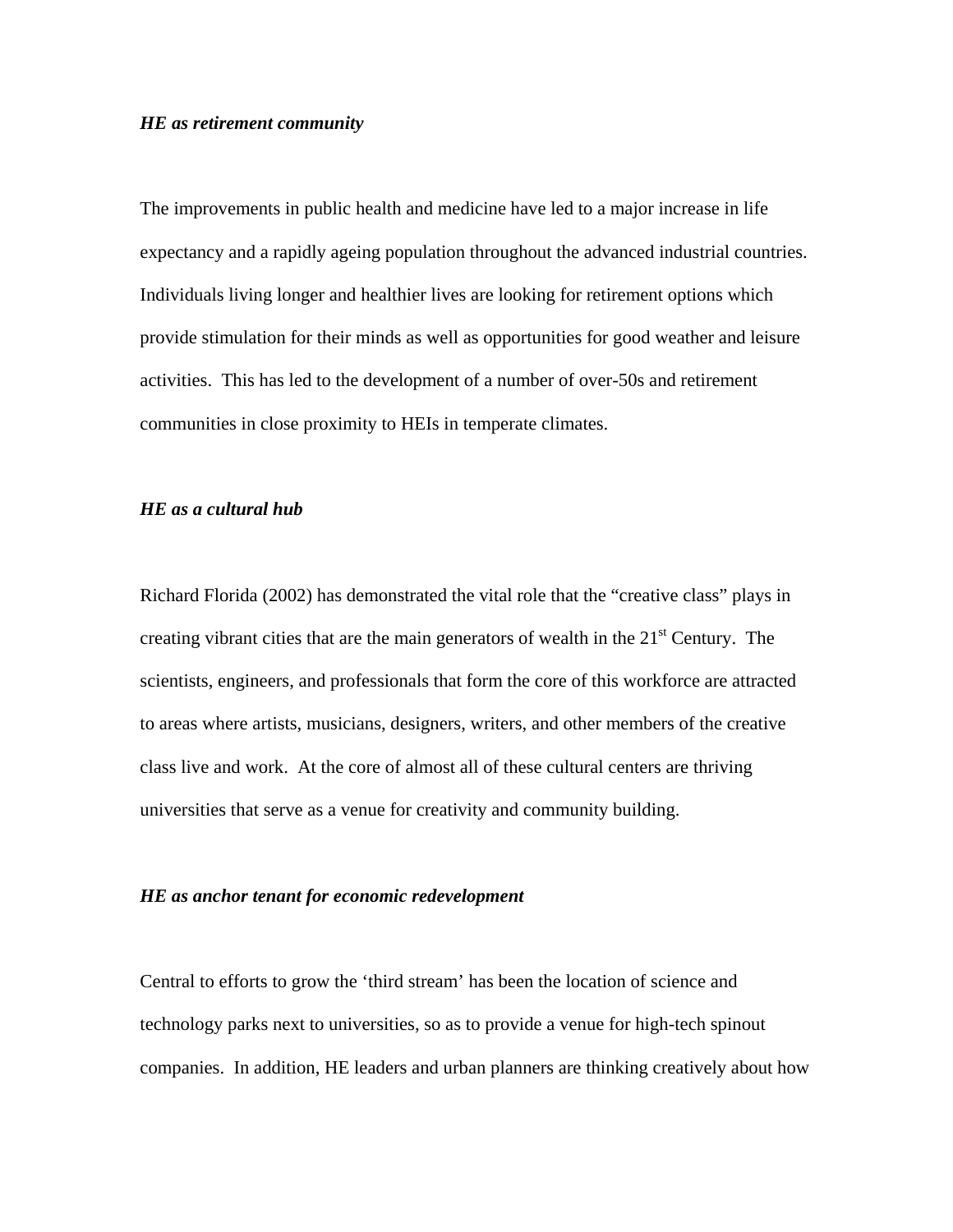HEIs can be used as anchor tenants to help redevelop some of the most impoverished inner cities. Columbia University in New York and the University of Southern California in Los Angeles are two successful examples of major redevelopment efforts that have been driven by leading universities. More recently, Newark, NJ has announced an \$83 million project which will move the Business School for Rutgers, the State University of New Jersey, to a large office building that was recently vacated by a major telecommunications firm on the outskirts of one of the poorest areas of the city, to try to stimulate the area's resurgence. The project includes not only the offices and classrooms for the Business School, but housing for students, staff, and faculty. Restaurants and service providers catering for this desirable clientele are following, along with other corporate tenants who believe they will benefit from co-location with a business school. The scale of these redevelopment efforts in the US, however, is dwarfed by what is now occurring in China, where whole districts of major cities have been leveled, and their inhabitants relocated, to create new college towns designed to emulate the areas surrounding leading Western universities.

# *HE as the focal point for a High-Skill Ecosystem*

A high-skill ecosystem (HSE) consists of a dense cluster of knowledge-driven enterprises that share many of the characteristics of naturally occurring biological ecosystems (Finegold, 1999). Prominent examples are Silicon Valley, the City of London, and the biotech clusters of Cambridge, Massachusetts and San Diego, California. The modern heirs to the industrial districts described by Alfred Marshall, these HSEs are similar in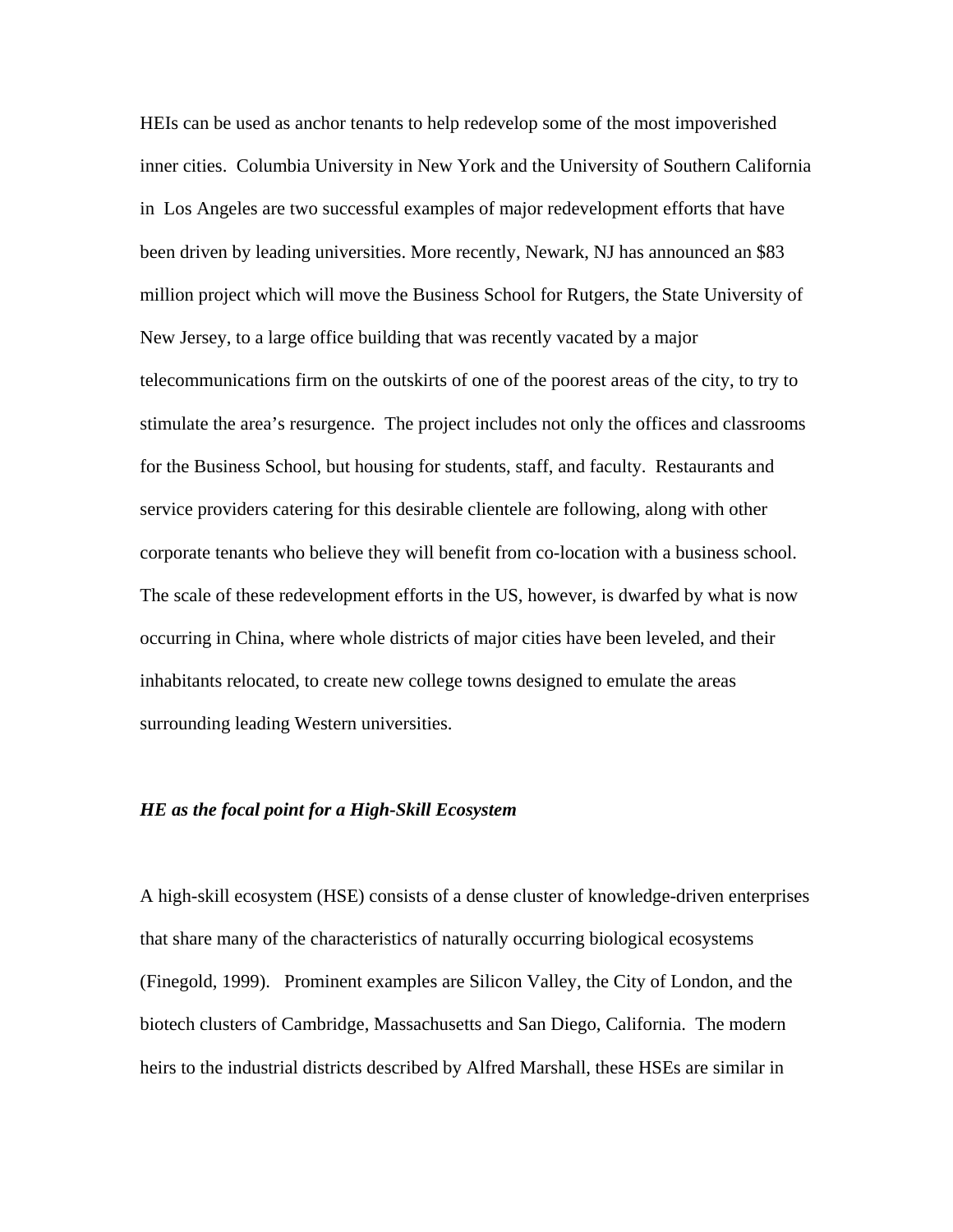four respects to natural ecosystems (HEIs may play a prominent role in each of these four elements):

- 1) providing the research that acts as a *catalyst* for the creation and growth of the cluster;
- 2) training the human capital that, along with venture capital, provides the *nourishment* to sustain the growth of high-risk enterprises within the HSE;
- 3) constructing the science or technology parks and laboratories that are part of the *supportive environment* needed to incubate high-tech start-ups, and attract investment from multinational enterprises which benefit from close proximity to the generators of new innovation;
- 4) helping to foster the *interconnectedness* among the many actors in the HSE, and between them and the wider global economy, through alumni networks, scientific advisory boards, and providing an independent, non-profit forum for the sharing of non-competitive information.

#### **The British Higher Education Miracle**

Much has been written about the weaknesses of the British education and training (ET) system and the impact this has had on British economic performance (Finegold and Soskice 1988; The Leitch Interim Report 2005). Sometimes lost in the focus on ET problems, however, is the tremendous and very rapid progress that Britain has made in expanding its HE system. In a single generation, Britain has gone from an elite HE system, where just over 10% of young people were continuing to HE in the mid-1980s, to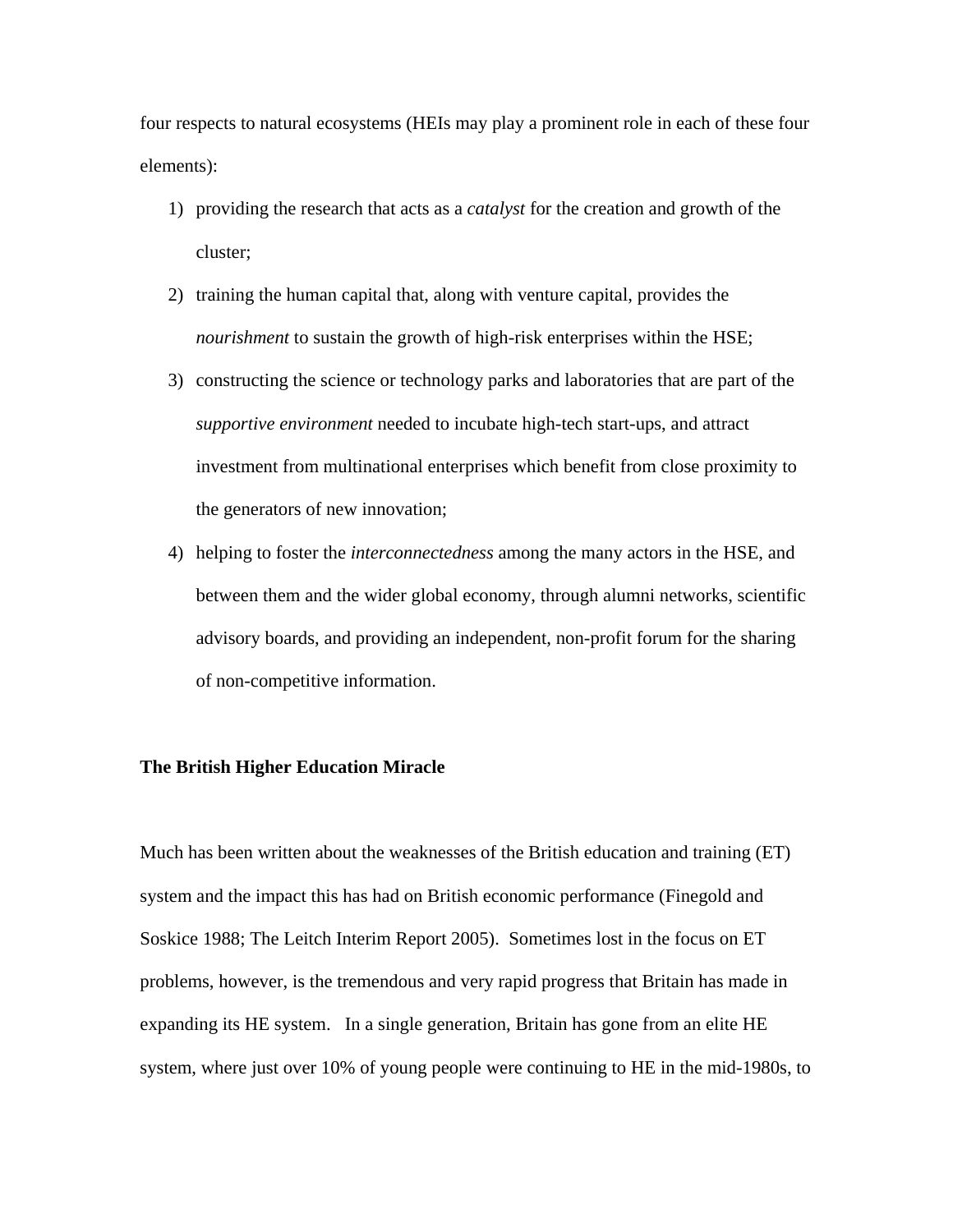today, where over 43% of young people are participating in HE, with roughly 30% getting a degree. This dramatic growth has come at a time when the world leader in HE provision -- the United States -- has seen only a negligible increase in the percentage of young people getting a degree (which is entirely accounted for by greater female HE participation),  $^1$  $^1$  enabling Britain to pass the US in the flow of new graduates as a percentage of the population (see Figure 1). And Britain has managed to achieve this large growth in graduates while maintaining relatively low attrition rates and low costs per-pupil. At the same time, the returns to individuals on participating in HE have remained high, and the unemployment rate for graduates has stayed low.

# **Figure 1**



# **England Surpasses US in HE Growth**

Several factors help account for Britain's HE growth, including:

 $\overline{a}$ 

<span id="page-7-0"></span><sup>&</sup>lt;sup>1</sup> Nearly two-thirds of young people take some college courses in the US, but many either drop out or are in community colleges where they obtain an associate's degree.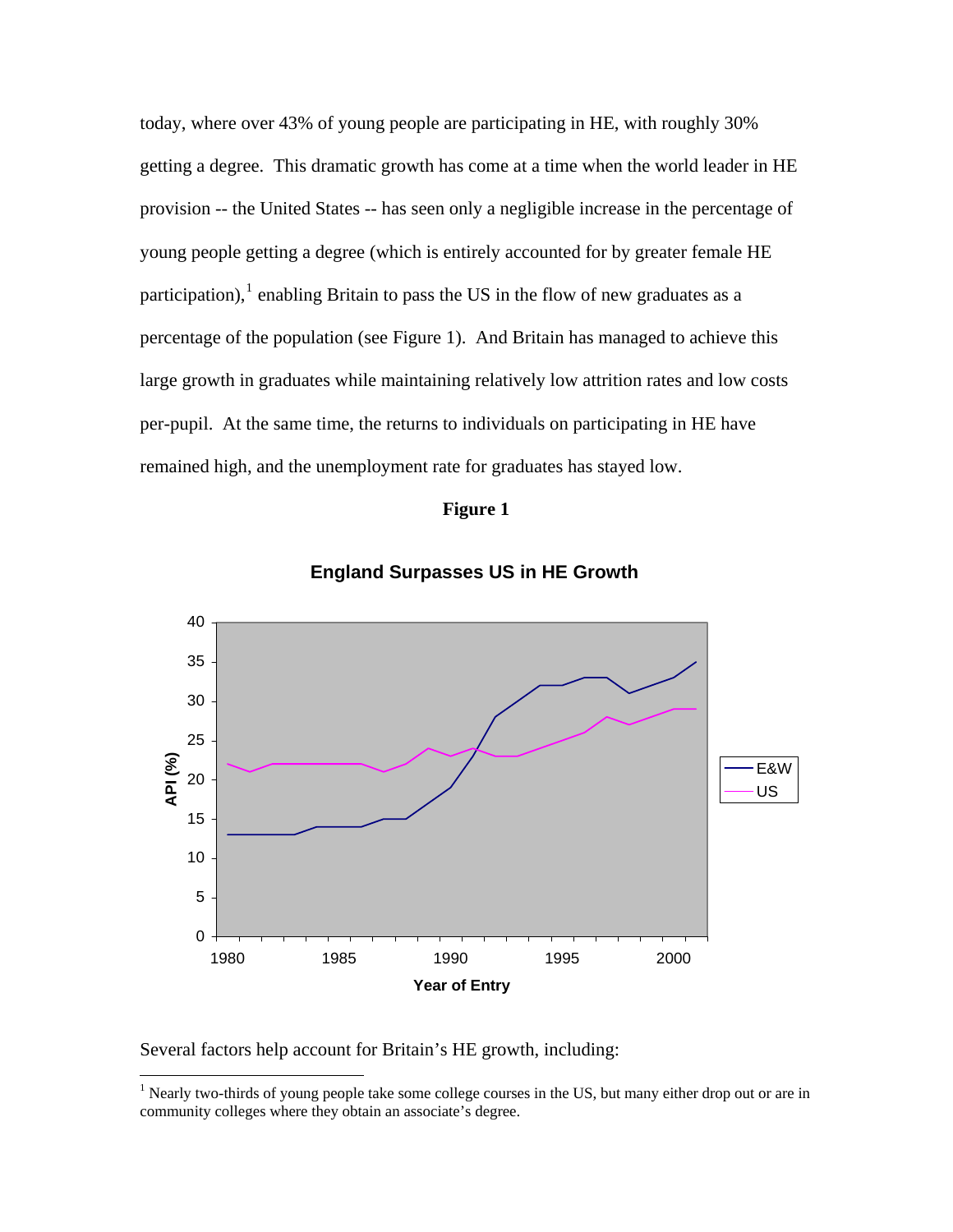- the reform of the school examination system: O-levels, designed to ration the number of 16 year-olds continuing in education, were replaced by GCSEs, which measure what young people have attained by the end of compulsory schooling;
- the diversification of provision for those seeking to remain in education after 16, to encourage more young people to qualify for HE;
- merging the polytechnics and traditional universities into a unified HE sector, thereby raising the status of the newer institutions;
- encouraging universities to grow and compete for students by channeling funding to those institutions that most cost-effectively increased their places for graduates;
- expanding the resources available for HE by adopting the Australian model: introducing student tuition fees, while, to avoid having financial resources determine whether young people attend HE, replacing upfront payments with a graduate tax that is paid back only after an individual is earning more than the national average;
- taking advantage of demographic changes in the 1990s, specifically, a sharp drop in the number of young people, which enabled a significant increase in the percentage of young people staying on in HE with a smaller growth in the number of places;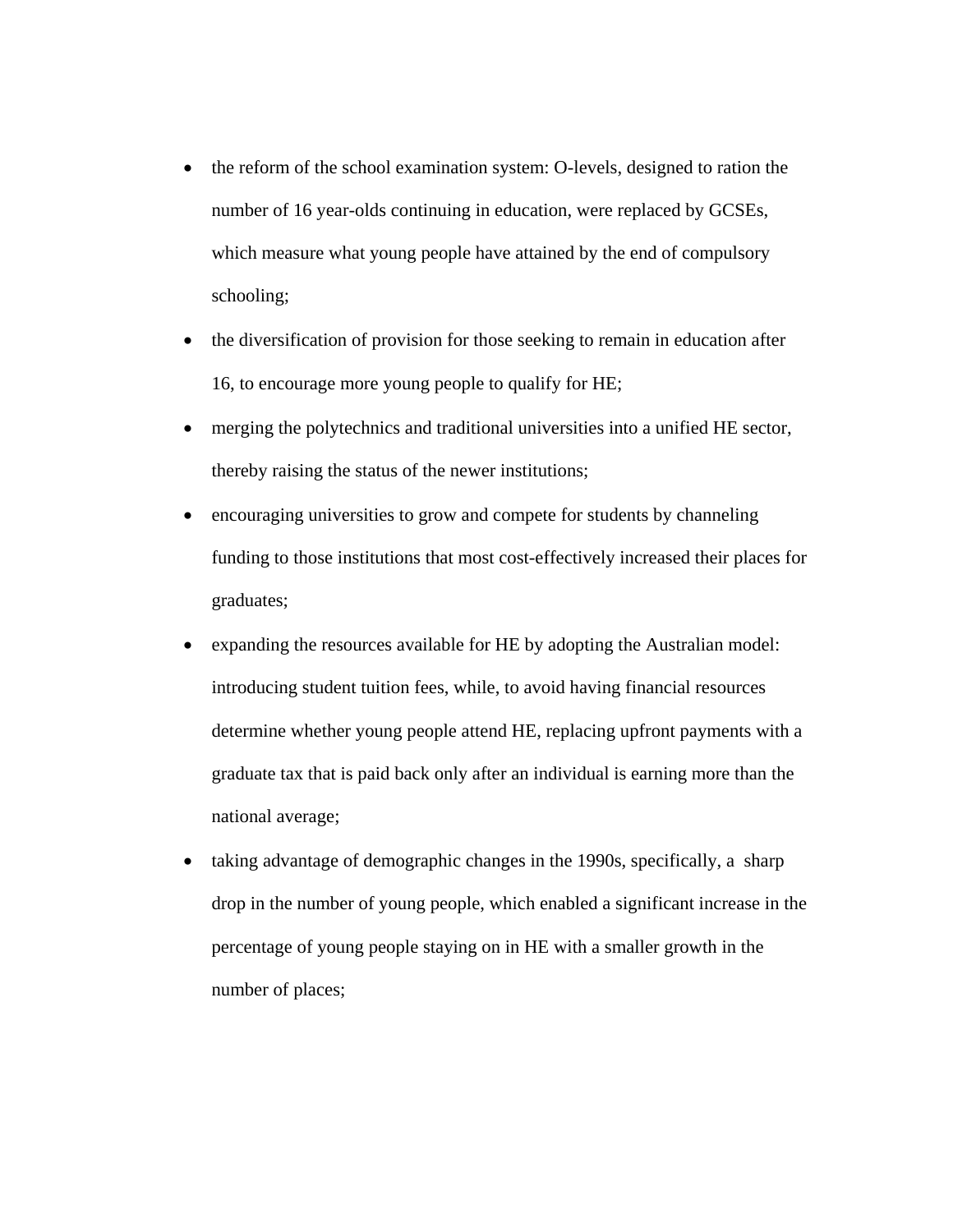• the collapse of the youth labour market, with the decline in traditional apprenticeships and other routes, such as accounting, that had offered young people high-paying alternatives to HE.

Despite its notable success in growing the supply of graduates, Britain still has a number of issues to deal with if it is to put in place a world-class system for the whole of its workforce (Leitch Review Final Report, 2006). Among the most significant are:

- what to do for the 70% of the workforce of 2020 that have already left the fulltime ET system and missed out on the dramatic HE expansion. For example, how to make it easier and more attractive for more people with full-time jobs to return to HE to get their degree part-time or through distance learning;
- what to provide for the "other half" of each youth cohort which is not participating in HE; in particular, how to reduce the relatively high percentage of 16 year-olds who leave school and do not continue in any formal ET;
- how to improve the level of, and demand for, intermediate skills (craft and technicians) vital to retain Britain's small remaining manufacturing and high-tech base;
- how to focus attention on the most advanced education provision (Level 5 skills) and to encourage and retain some of the most academically able young people to pursue careers in higher education.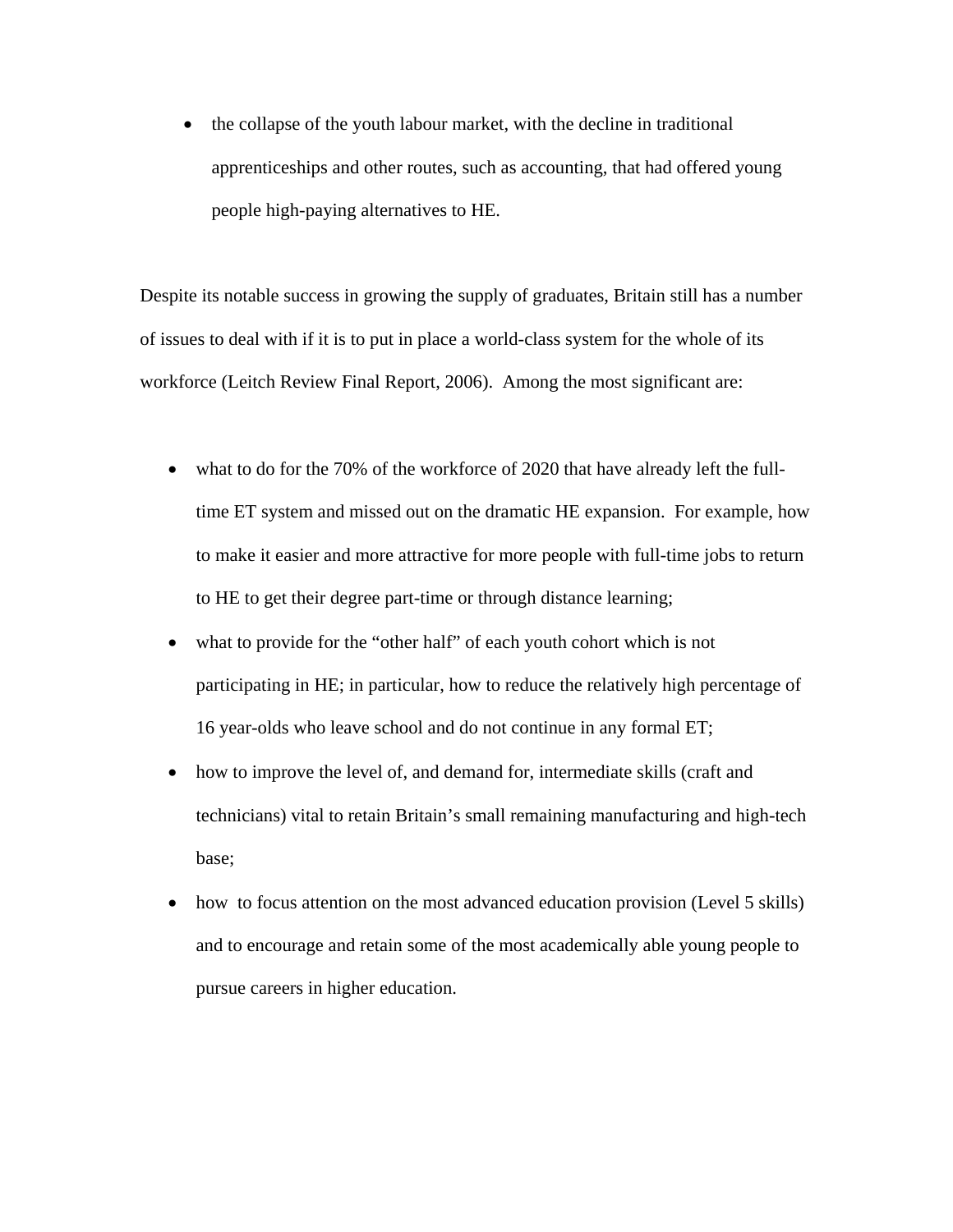# **Singapore**

Like many Asian countries, Singapore has set its sights on developing a world-class biotechnology industry (Shahi 2004). The Government's biotechnology initiatives began in the 1980s, but only recently has it signaled its intention to make the biomedical industry the fourth pillar of the economy, with a major investment of resources (Arnold 2003). Biotechnology was given strong impetus as the government realized the risk of overdependence on information technology (IT) and sought to take advantage of growing opportunities created by recent advances in the biosciences.

The HE system has played a crucial role in the Singapore government's efforts to develop the city-state into a major biotechnology HSE. Singapore's experience is instructive for the light it throws on a key theoretical and policy issue: to what extent can the development strategy of attracting and leveraging foreign direct investment (FDI) from global multinationals (MNCs), which has worked so well for Singapore in industries like petrochemicals, electronics, and ICT (Wong 2001, 2002), offer an alternative to the reliance on science-driven, dedicated biotechnology firms (DBFs) that has been the common pattern in other countries? Or is the business ecosystem that is needed for the biotechnology industry to thrive so distinctive that a different public policy approach is needed?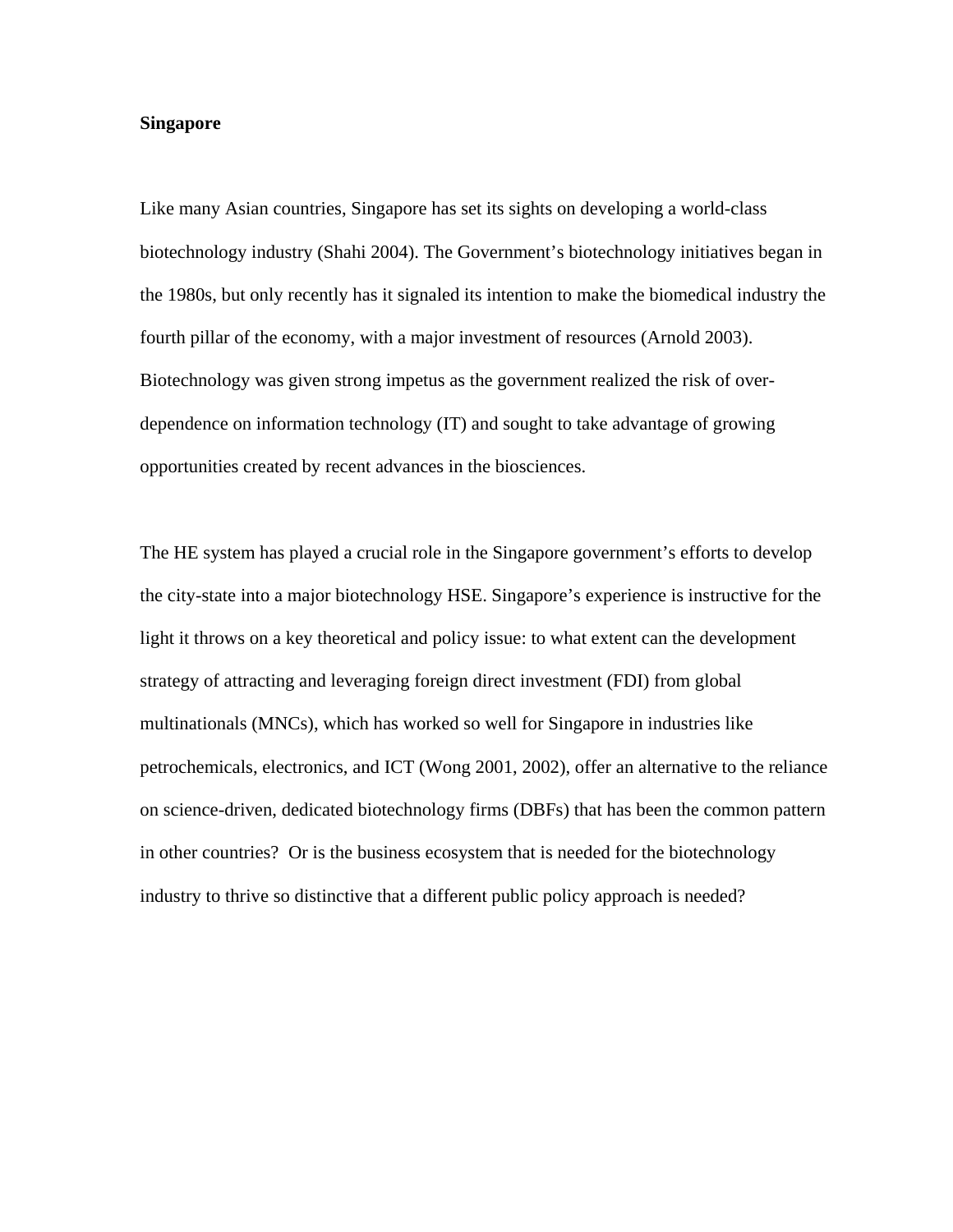# *Catalysts*

As with naturally occurring ecosystems, there is a strong element of historical contingency in how and where high-technology regions are formed (Arthur 1989). To trigger the development of successful high-tech enterprises, these regions require some catalysts, such as innovations produced by basic research or demand from sophisticated customers. The strong positive externalities and high level of risk associated with basic research or the development of new technologies suggest that there is a major role for the government to play in funding these catalytic activities and acting as a lead user (Arrow 1962; Cohen and Fields 1999). The large biotechnology cluster surrounding Washington, DC, for example, is a direct outgrowth of the major Federal Government investment in life science research and the wealth of manpower it drew to the DC area (Feldman and Francis 2003).

As with most aspects of its economy, Singapore's move into the biomedical sciences was strongly driven by the government. It has articulated a vision of turning Singapore into Asia's premier hub for biomedical sciences, with world-class capabilities across the entire value chain, from basic research to clinical trials, product/process development, full-scale manufacturing and healthcare delivery (Biomed-Singapore 2003). Through intensive study of other countries' approaches, it recognized early on that building a successful biomedical industry would be a very long-term project, and that its traditional model of industrial development would need to be modified to fit the distinctive requirements of the biomedical sector.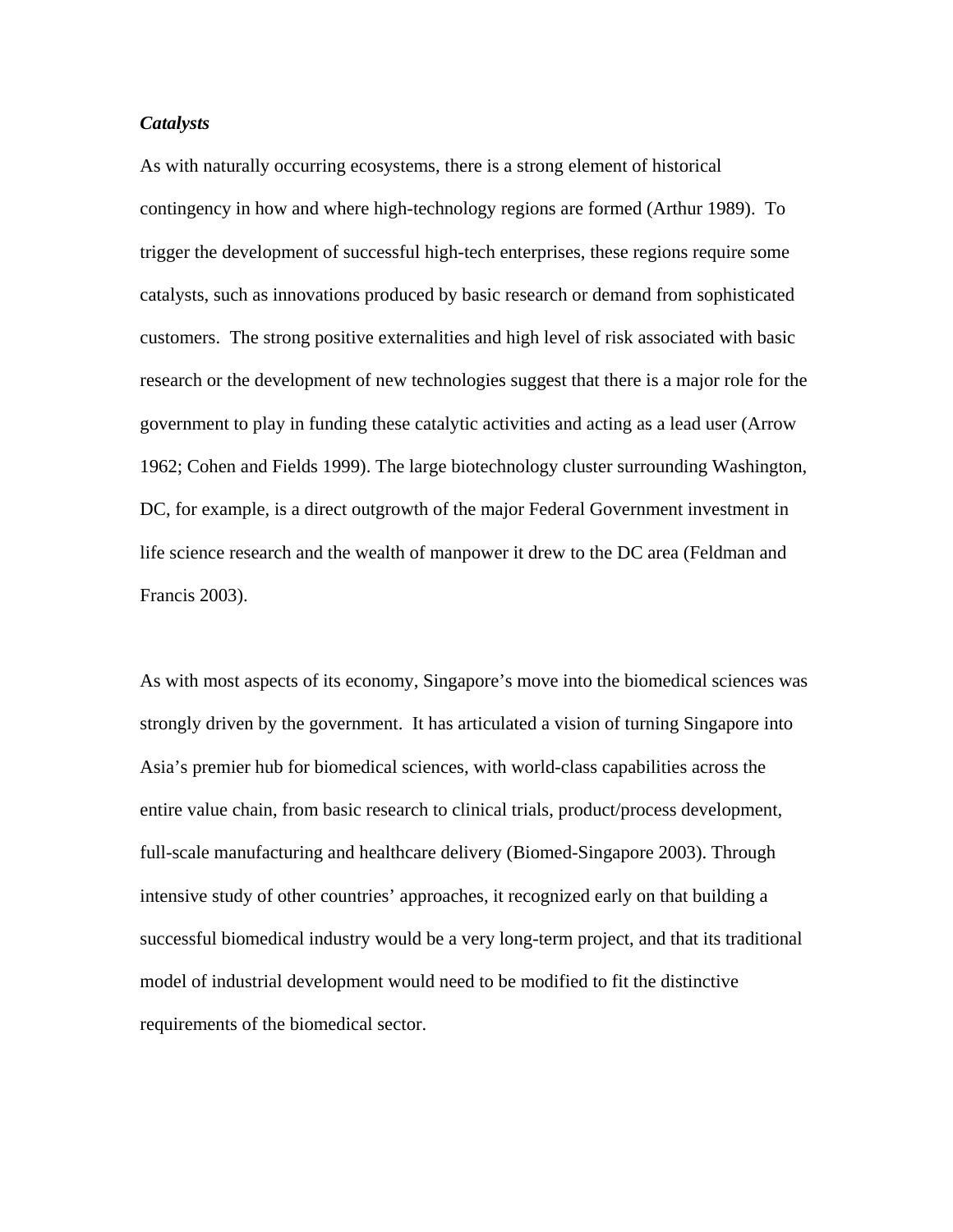There are two sections of the government with responsibility for establishing the country as a biomedical science hub: the Agency for Science, Technology and Research (A\*STAR), formerly known as the National Science and Technology Board, and the Economic Development Board (EDB). A\*STAR has put in place policies, resources, and a research and education architecture intended to build biomedical science competencies internally under the auspices of the Biomedical Research Council. Singapore's first foray into the biomedical sciences sector was through the establishment of the Institute of Molecular and Cellular Biology (IMCB) in 1987 at the National University of Singapore. Other research institutes were subsequently set up between 1996 and 2002, including the Bioinformatics Center, the Genome Institute of Singapore, the Bioprocessing Technology Centre, the Institute of Bioengineering, and Nanotechnology. A\*STAR has already invested over S\$500 million in these new research centers, with another S\$1 billion in funding committed through 2006. Basic research is supported by four types of grants: project grants provide seed-funding for new investigators; program grants support more extensive research programs of established investigators; co-operative grants sponsor inter-disciplinary work; lastly, core competence grants are meant for research centers to develop or strengthen capabilities in areas of strategic importance. A\*STAR is chaired by Phillip Yeo who, as chairman of EDB, has overseen the implementation of Singapore's economic development strategy for the last 15 years. As the new chairman of A\*STAR, he has been charged with the transformation of Singapore into a biomedical hub within five years.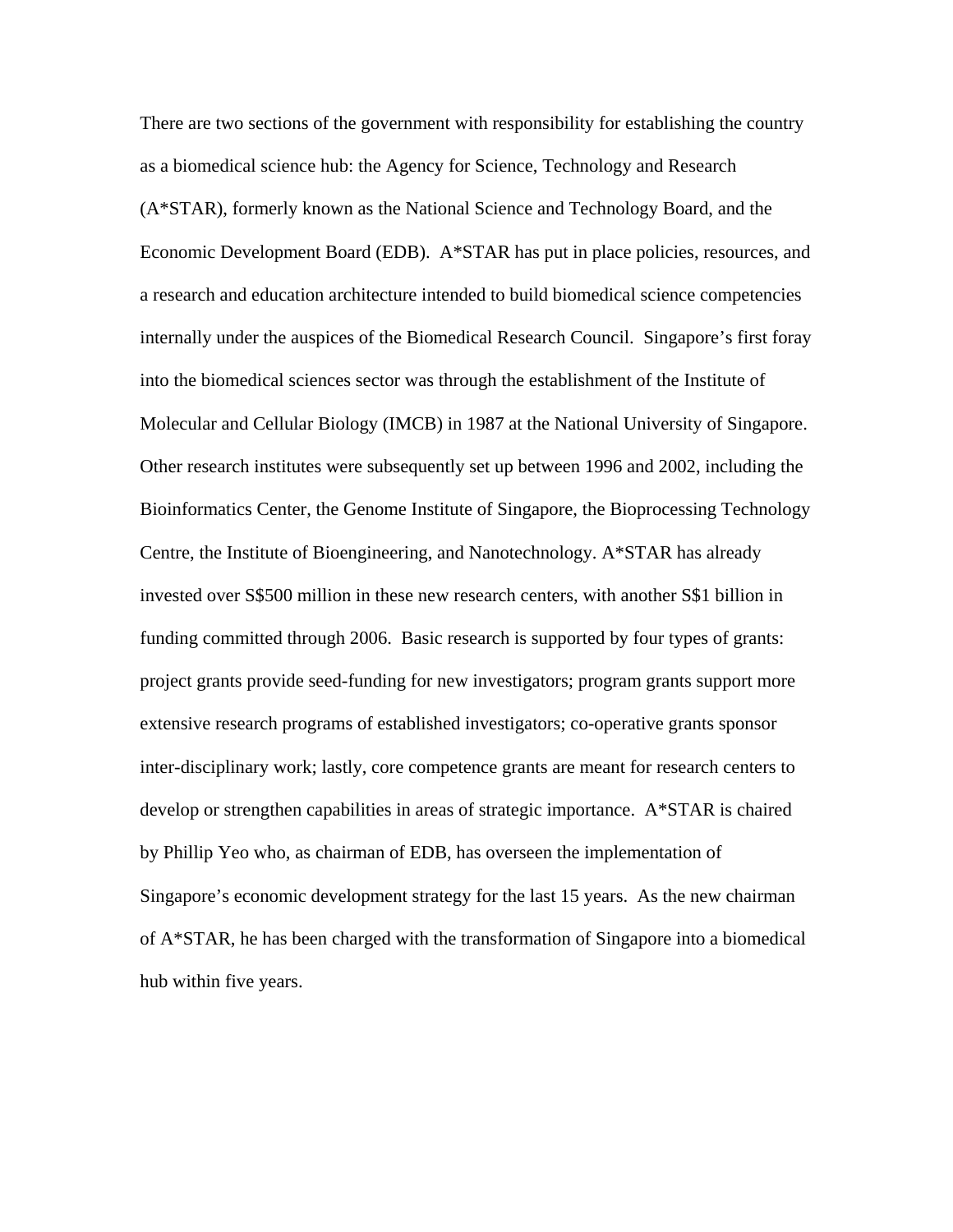EDB is responsible for bringing in investments and generating long-term economic value for the country is. In the early 1980s, EDB established a venture capital office in the US to invest in DBFs, to establish networks, and to create global visibility for Singapore among US venture capitalists.<sup>[2](#page-13-0)</sup> The primary objective at that stage was to use venture funding, and the access it provided, to some of the leading first-generation DBFs, so as to learn about the biomedical science industry rather than to attract companies to Singapore. It was only from the late 1990s that EDB began selectively to invest in DBFs that were willing to bring key new technologies and generate higher-value-added research jobs in Singapore. For example, to create one of the most ambitious Singapore biotechnology start-ups, S\*Bio, EDB formed a strategic alliance with Chiron by offering a multimillion dollar deal to transfer the US DBF's technology platform to a new drug discovery start-up in Singapore, in which Chiron was then given a significant ownership stake.

#### *Nourishment*

 $\overline{a}$ 

Once catalysed, ecosystems require a sustained flow of nutrients – human and financial capital to fuel their growth. The biomedical science industry is very capital-intensive and risky, with most new ventures failing to generate a return on their investment. With no history of home-grown, high-tech companies, Singapore has not developed a community of venture capitalists or other private investors who are knowledgeable about, and interested in, investing in biomedical start-ups. Those investors interested in this sector have tended to put their resources into US firms with more proven track records and lower perceived risk. To fill this investment gap, the Singapore government, through

<span id="page-13-0"></span> $2^2$  These include Gilead, Affymetrix, and Lynx.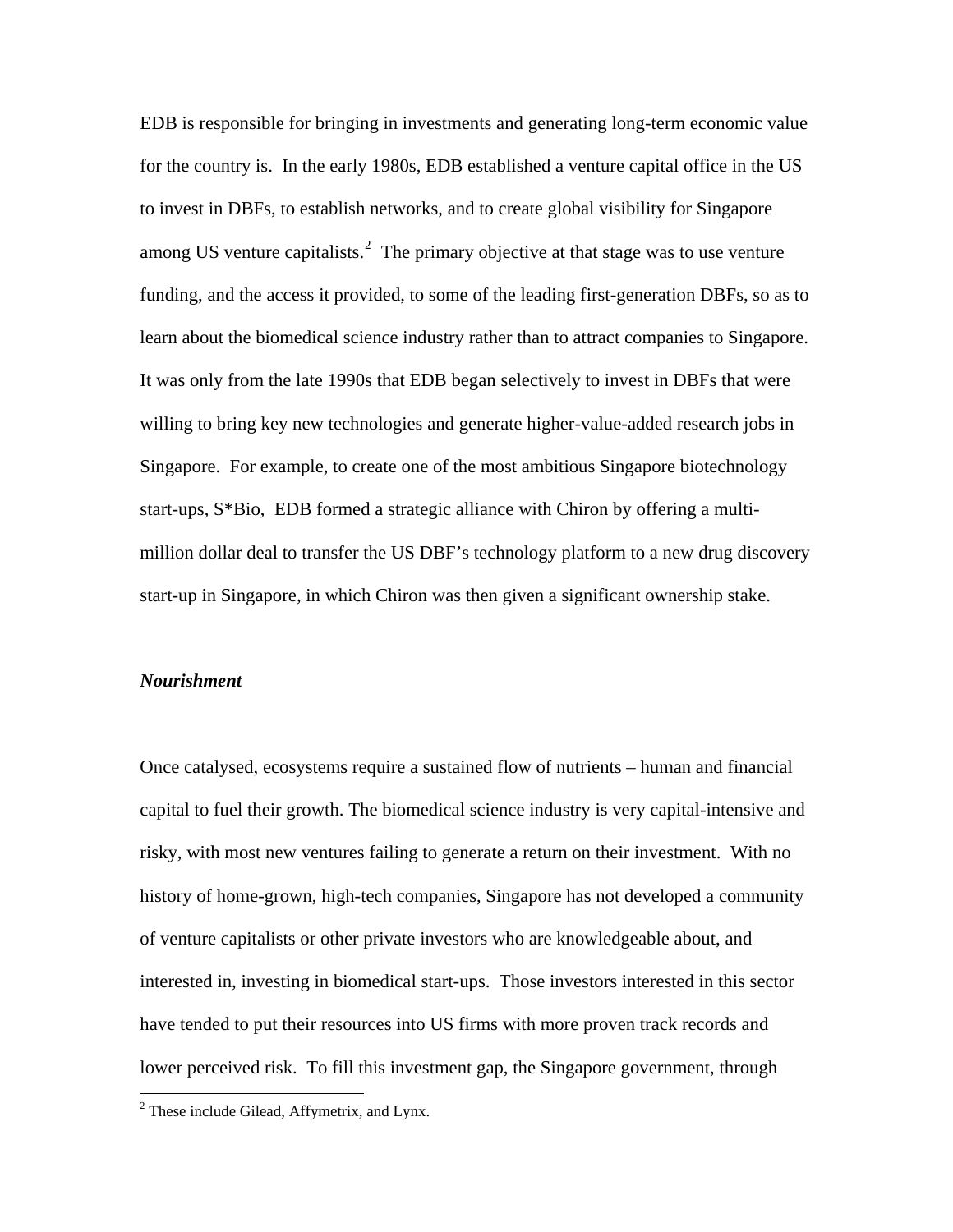EDB, has committed an additional S\$2 billion to the bioscience area. Half the amount is invested in three bioscience funds: Life Sciences Investments, PharmBio Growth Fund, and Singapore Bio-Innovations, which make investments in local start-ups and Singapore-based joint ventures, and provide financial incentives to attract MNCs to Singapore. Another S\$1 billion is set aside to attract from three to five world-class corporate centers of research (EDB, 1999; Saywell, 2001).

Aside from funding, another area essential to fueling the life-science industry is manpower development. Recognizing that developing world-class scientists and having them generate new research breakthroughs takes decades, the Singapore government has developed short-, medium-, and long-term approaches to building the necessary skills. In the short-term, A\*STAR has offered generous financial incentives to attract internationally renowned scientists to set up research labs in Singapore. These include: Nobel Prize winner Dr. Sidney Brenner; former director of the US National Cancer Institute Dr. Edison Liu; and premier cancer researcher from Japan Professor Yoshiaki Ito. These foreign biomedical stars are seen as a way to provide immediate credibility to Singapore's nascent research efforts, and also to serve as a magnet to attract top young scientists to work and train in Singapore. In addition to these star scientists, the government is helping firms recruit experienced scientific and managerial leaders from foreign bioscience firms to develop some of Singapore's new start-up companies, since there is a lack of local talent with the relevant experience. The medium-term strategy involves sending the top students from Singapore to the leading foreign research universities for graduate science and technology education. The government pays for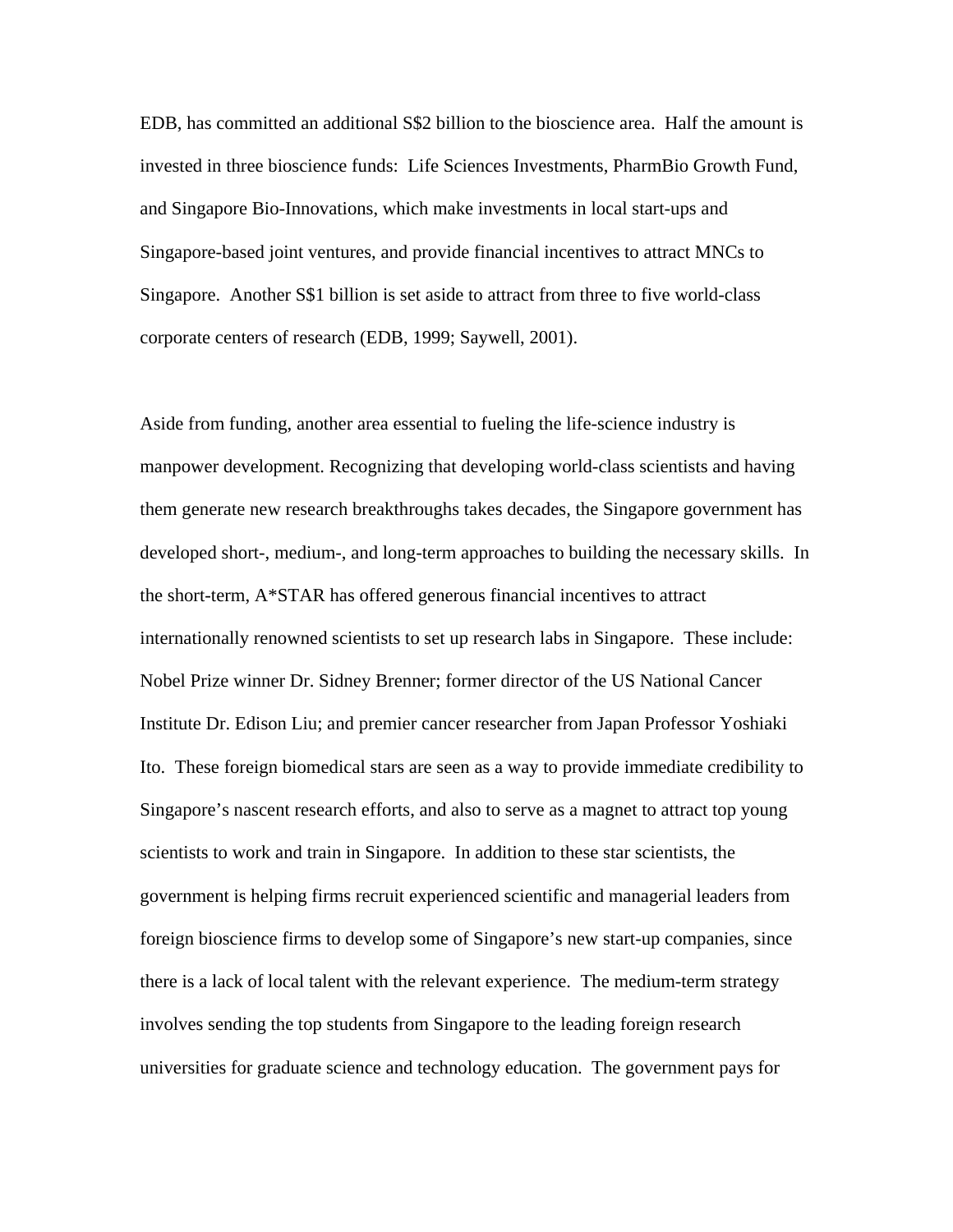their education, provided that they return to Singapore when they complete their studies. In the long-term, the government hopes that Singapore's own universities and research institutes, bolstered by alliances with top universities such as Johns Hopkins, MIT, Duke University, Columbia and Indian Institute of Technology, all of which have established a presence in Singapore, can develop their own bioscience manpower to generate the intellectual property for future local start-ups.

#### *Supportive Environment*

As in biological ecosystems, there is a need for a supportive rather than a hostile environment, if the population and individual species are to grow. A region or a nation's regulatory and cultural regime may either attract and develop or discourage bioentrepreneurs or existing firms from taking the risks needed to turn scientific innovations into successful businesses. Three characteristics of an environment that supports a biomedical HSE are: a specialized infrastructure; a climate attractive to knowledge workers; regulatory policies that protect IP and support risk-taking. In addition to excellent general infrastructure (efficient transportation, high-speed internet network, a safe and clean city), Singapore has gone one step further by building the Tuas Biomedical Park for bioscience manufacturing, and the Biopolis, an ambitious city within a city that specifically caters to the unique research needs of the biomedical sciences, such as a large vivarium to house the mice essential for pre-clinical studies. Opening its first phase in June 2003, the Biopolis is a S\$300 million project with 190 hectares of buildings located near the National University of Singapore. Besides having A\*STAR's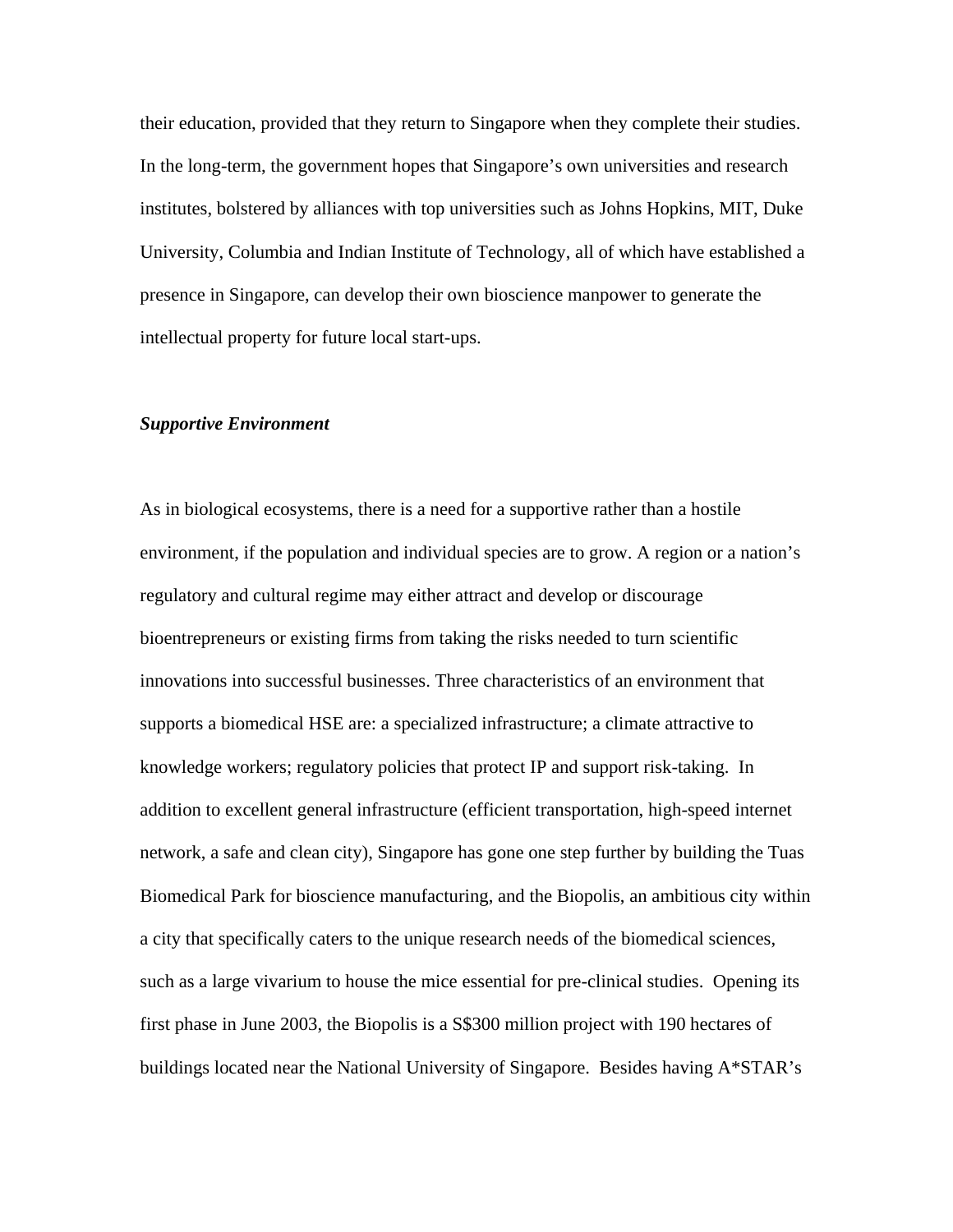five biomedical research institutes as the anchor tenants, Biopolis is intended to attract biomedical MNCs, start-ups, and support services such as lawyers and patent agents to locate there. The government hopes that creating such a cluster, which will include plenty of restaurants, social spaces and some living-quarters, will create informal networks for knowledge-sharing and accelerate the growth of a critical mass of biomedical expertise in Singapore.

Singapore also has put in place a regulatory environment that is broadly supportive of biotechnology. The Bioethics Advisory Committee was formed in 2001, at the time of the US stem cell controversy, to develop recommendations on the legal, ethical and social issues of human-biology research. The government accepted the Committee's recommendation that human cloning not be permitted, but doing stem cell research or the use of cloning as a therapeutic tool is to be allowed (Kong 2003). This early and clear legal support for stem-cell research, plus government financial support, has helped Singapore create several stem cell companies, including ES Cell International that hired Alan Colman from Scotland, where he was one of the lead scientists in the cloning of Dolly the sheep. Singapore stem-cell researchers have followed strict international guidelines, which require seeking consent from couples and using only excess embryos from IVF treatment (Chang 2001). Because of this, the US National Institute of Health has allowed the US federal government to fund research that uses Singapore-produced stem cells.

Singapore also offers strong IP protection, a prerequisite for establishing research-based biotechnology firms, and one of the weaknesses of some of its leading potential Asian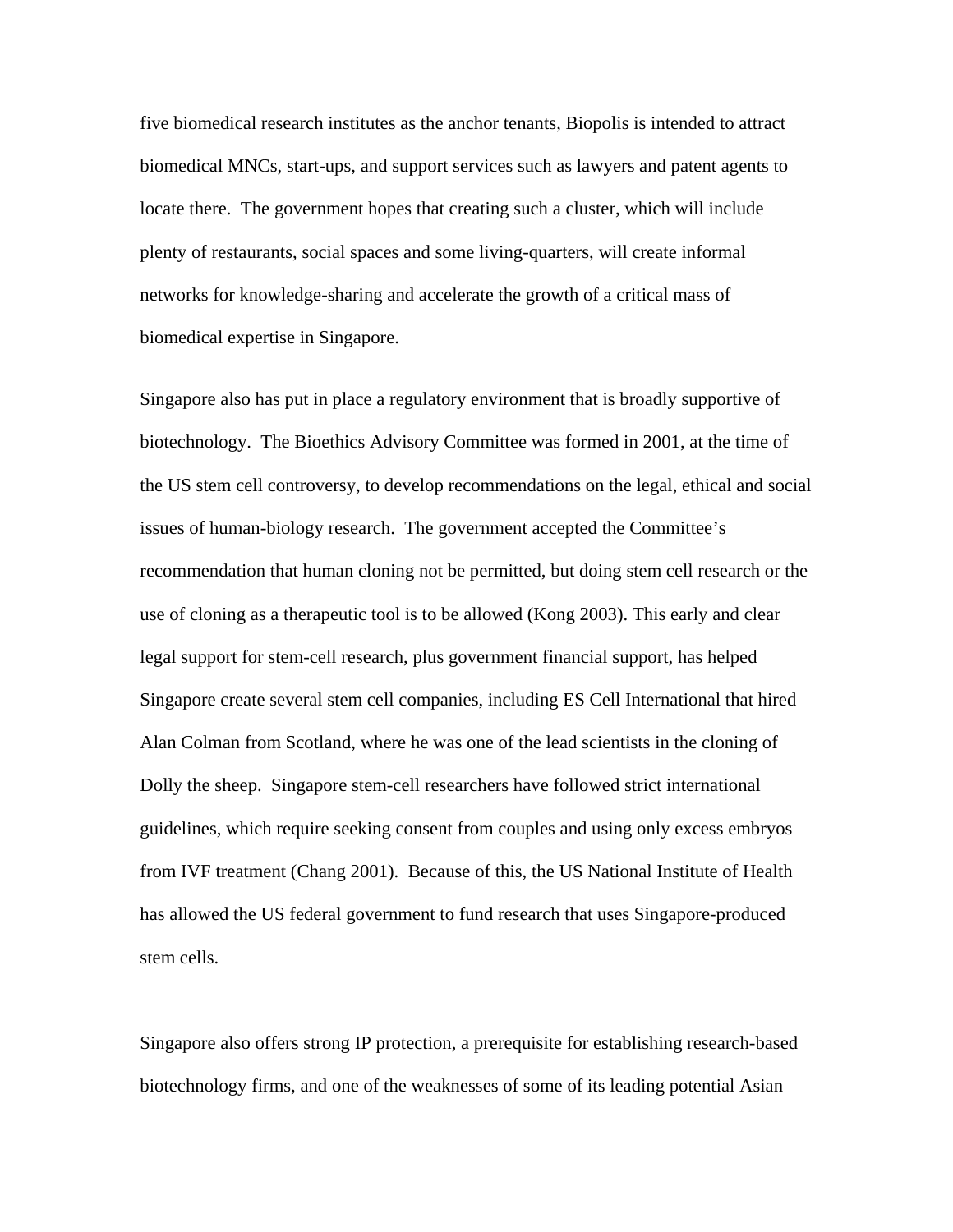competitors (especially China and India). But while the general legal framework for IP clearly supports biotechnology development, the way in which IP will be administered within state-funded institutions may not be as favorable. In 2002, A\*STAR launched Exploit Technologies, a new vehicle to commercialize IP generated by the national research institutes. It functions as a centralized technology transfer office for IP management, licensing, and commercialization. Centralization of IP ownership runs directly counter to the path the US took with the landmark Bayh-Dole act in 1982, which gave universities the freedom to commercialize federally funded research, and is widely credited with helping kick-start the biotechnology revolution. Retaining central control of IP is to risk stifling creativity, but is more in keeping with the Singapore government's traditionally direct involvement in economic development (Vig 2003).

The absence of risk-taking in Singapore impedes the development of an entrepreneurial culture. It is not possible to make progress in biotechnology and to create new firms without many failures and mistakes, and without a free exchange of ideas among those with different viewpoints; these characteristics are not yet well incorporated into Singapore's culture, as shown in this example from a job interview conducted by a manager at Lilly Systems Biology with a Singapore scientist:

One standard question we use in US interviews is, "Give me an example where you made a mistake and what you learned from it." A common response [in Singapore] is, "I don't make mistakes." Once, when probing further, I was told, "Yes, I made one mistake: I had a different opinion from my boss and told him." When asked what was the mistake in that,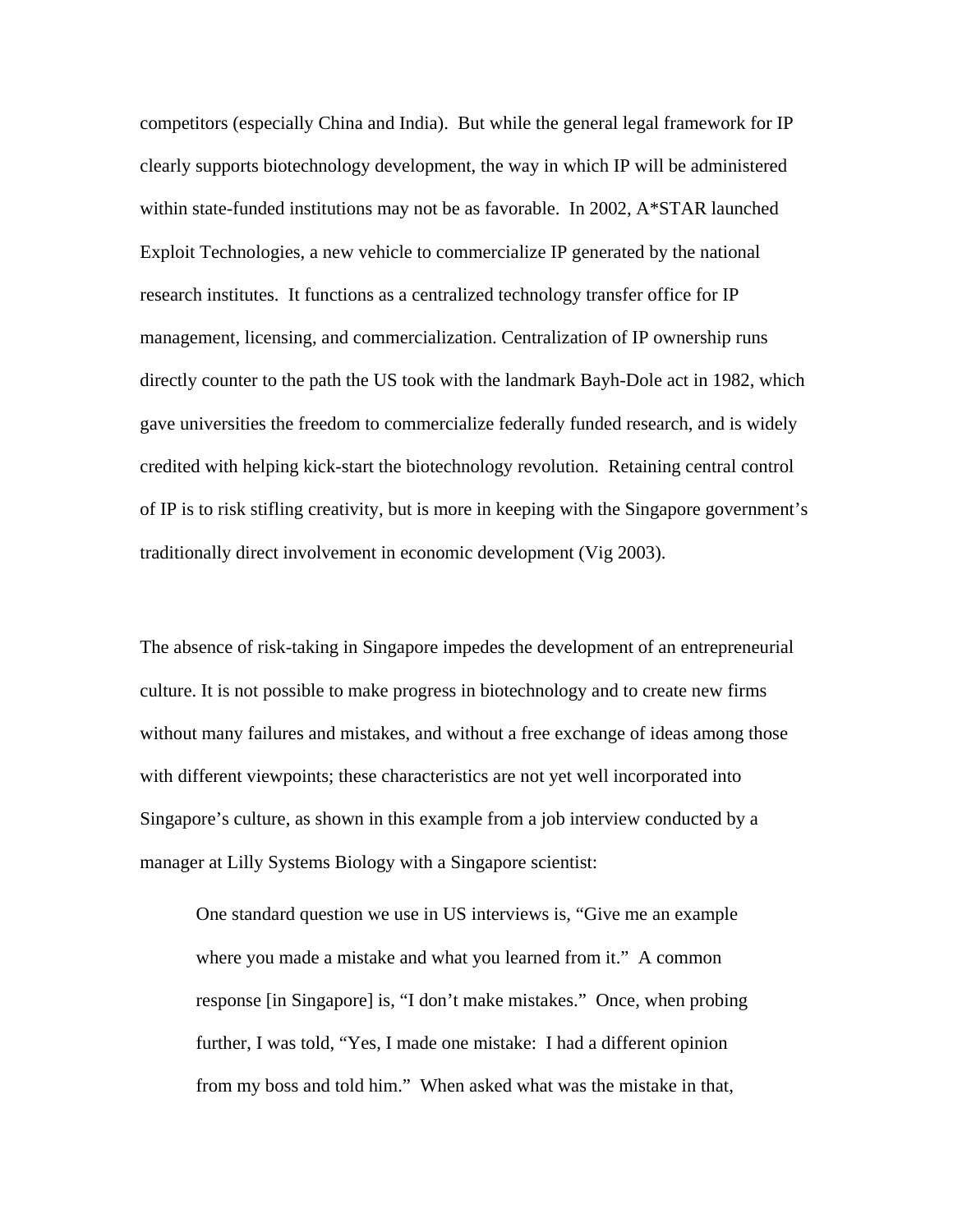[the interviewee] said, "I learned not to have another opinion." This is a true story and he was a PhD."

#### *Connectivity*

To be successful, innovations need more than an initial spark, abundant resources and a supportive environment. R&D-intensive, high-technology-orientated firms need rich, multi-layered, and cross-border networks to be successful (Cooke, 2003; Wolter, 2002). As in the IP area, the government appears to exercise strong, centralized control over most aspects of Singapore's biomedical industry development. Characteristic of the topdown, government-led strategy for industrial development that it has successfully used in the past, the Singapore Government has orchestrated the entire biomedical development effort, starting with the establishment of a Life-Science Ministerial Committee (chaired by a deputy prime minister) to oversee long-term strategy formulation, followed by instituting a highly coordinated implementation approach involving EDB, A\*STAR, and the Ministries of Education, Manpower, and Health. While this top-down, coordinated approach has worked well in the past to accelerate the development of competencies in new industrial clusters (e.g. the hard-disk-drive industry (see Wong 2001), and may be particularly advantageous in terms of long-term resource development for an industry like biotechnology (e.g. manpower development), it runs the risk of stifling alternative approaches and marginalizing non-conforming groups. In particular, a company that is outside of this community may find it difficult to secure resources, such as funding. This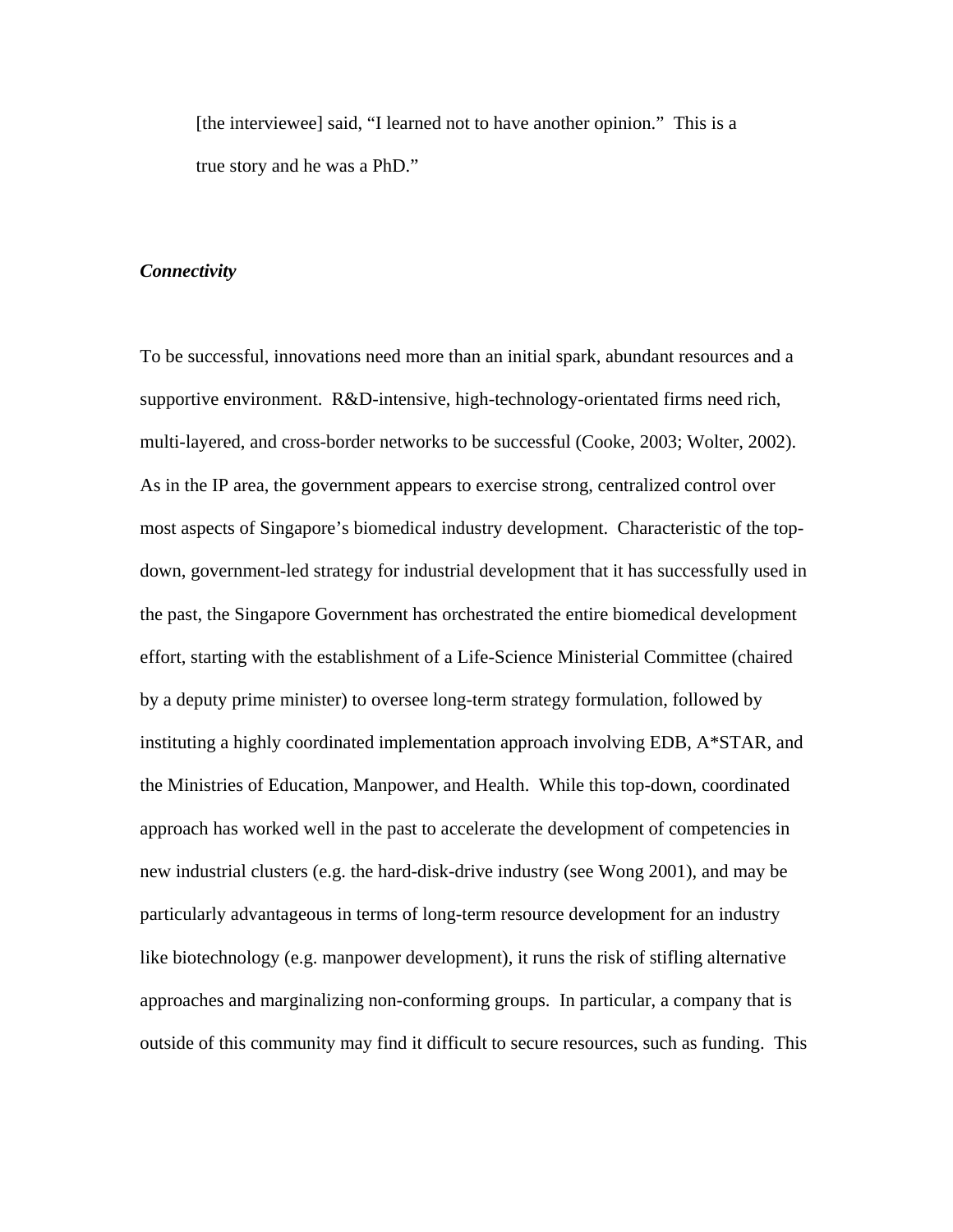may have hampered the development of independent biomedical start-ups, because very little funding exists that is not of government origin.

Another area of weakness is that informal cooperation between firms and research institutes has been relatively limited so far. For example, one firm we interviewed mentioned broaching the possibility of collaboration with a research institute in the same building, beginning with a request to use an expensive piece of equipment in a lab that had excess capacity. It was unable to interest the lab in partnering, however. Several factors may explain this. First, other than IMCB, the institutes are very new, and focused on getting their research programs up and running. In addition, the academic culture of research institutes focuses on basic research and publishing and the researchers are relatively well funded by the government; thus the advantages of collaboration with firms, such as securing additional research funding or the opportunity to spin out a company, are not a high priority for the research staff. Finally, as noted above, the culture among research scientists and managers in Singapore appears to be risk-averse; consequently, collaboration and sharing of information may be perceived as risky, and inter- and intra-organizational collaborations are not the norm (Stein 2003). For further details on Singapore see: (Finegold, 2004)

## **India**

At first glance, India represents a potential challenge for the HSE framework. It has created 400 biotech firms, most of them in the last 15 years; this is in spite of the absence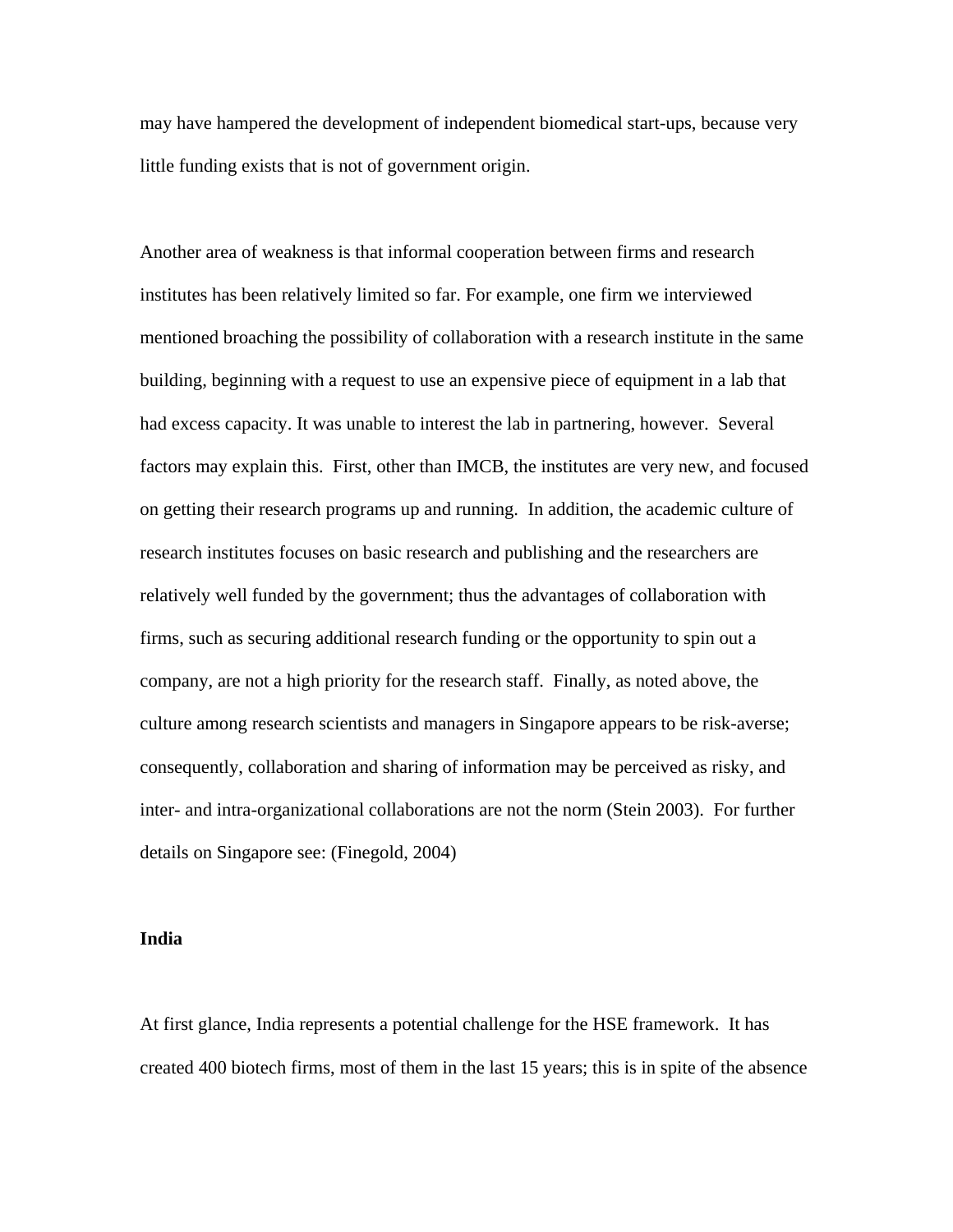of many of the supposed prerequisites for the success of the Silicon Valley model of high-tech clusters found in the US and other non-coordinated market economies, namely, large government investment in basic research leading to patented research breakthroughs that are then commercialized using venture capital (Finegold, Shakti and Shahi 2004). Potentially, India represents an alternative path for creating a biotech HSE better suited to developing nations. While India differs dramatically from the US in the specifics of biotech development patterns, our research indicates that it has developed functional equivalents to the key elements of HSE, and these have enabled successful biotech enterprises to grow.

India's many highly qualified, English-speaking university graduates have taken advantage of the internet to become part of the global value chain in the bioscience industry. Emulating the success of their software and call center counterparts, India's bioentrepreneurs have pioneered the research process outsourcing (RPO) business model. These firms use the talents and global experience of the well-educated workforce to provide a wide range of fast, responsive, relatively low-cost research services to bioscience multinationals. This enables Indian start-ups to become profitable quickly, while building their own internal capabilities and external relationships. For more details on the Indian case: (Finegold, 2005)

While India's rapid success in entering the world's highest-skill industry is a hopeful sign for developing economies that invest in their own HE sectors, its experience also provides some cautions for policymakers in other nations. The growth in demand for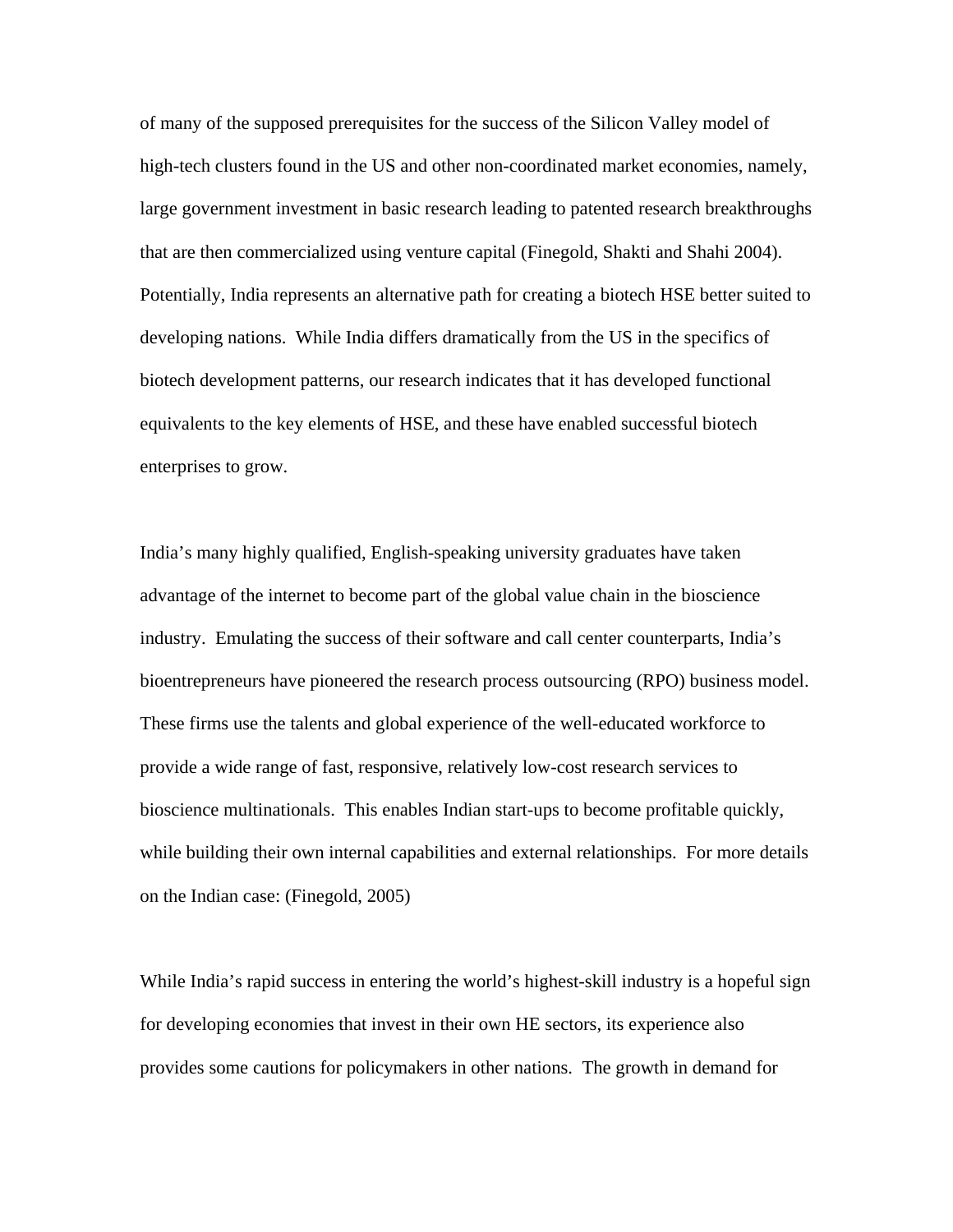India's well-trained, relatively low-cost graduates has already outstripped the supply available from what will soon be the world's most populous nation. As a consequence, labour turnover rates are high, labour costs are rising rapidly, and some of India's leading employers, such as Infosys, are already offshoring thousands of high-skilled jobs to other nations, such as Paraguay.

The greater issue for India is the political unrest the country is facing as a result of the education system's inability to meet the growing demand from individuals for access to higher education and the unprecedented economic opportunities it can provide. A majority of India's rural population still do not enter secondary education, much less university. But the costs of providing universal secondary education are currently far beyond the means of the Indian Government. Instead, the government has altered higher education admissions policies, setting aside nearly half (47%) of all places for lower caste and socio-economically disadvantaged groups, up from the previous 20% quota. The large and growing middle class has reacted with dismay to this decision, staging large protests - including public immolations – to try to reverse this sharp cut in the HE slots for which they can compete.

# **Conclusions and Lessons for Policymakers**

Higher education is likely to continue to play many increasingly important roles for countries competing in the  $21<sup>st</sup>$  Century knowledge economy. Each government,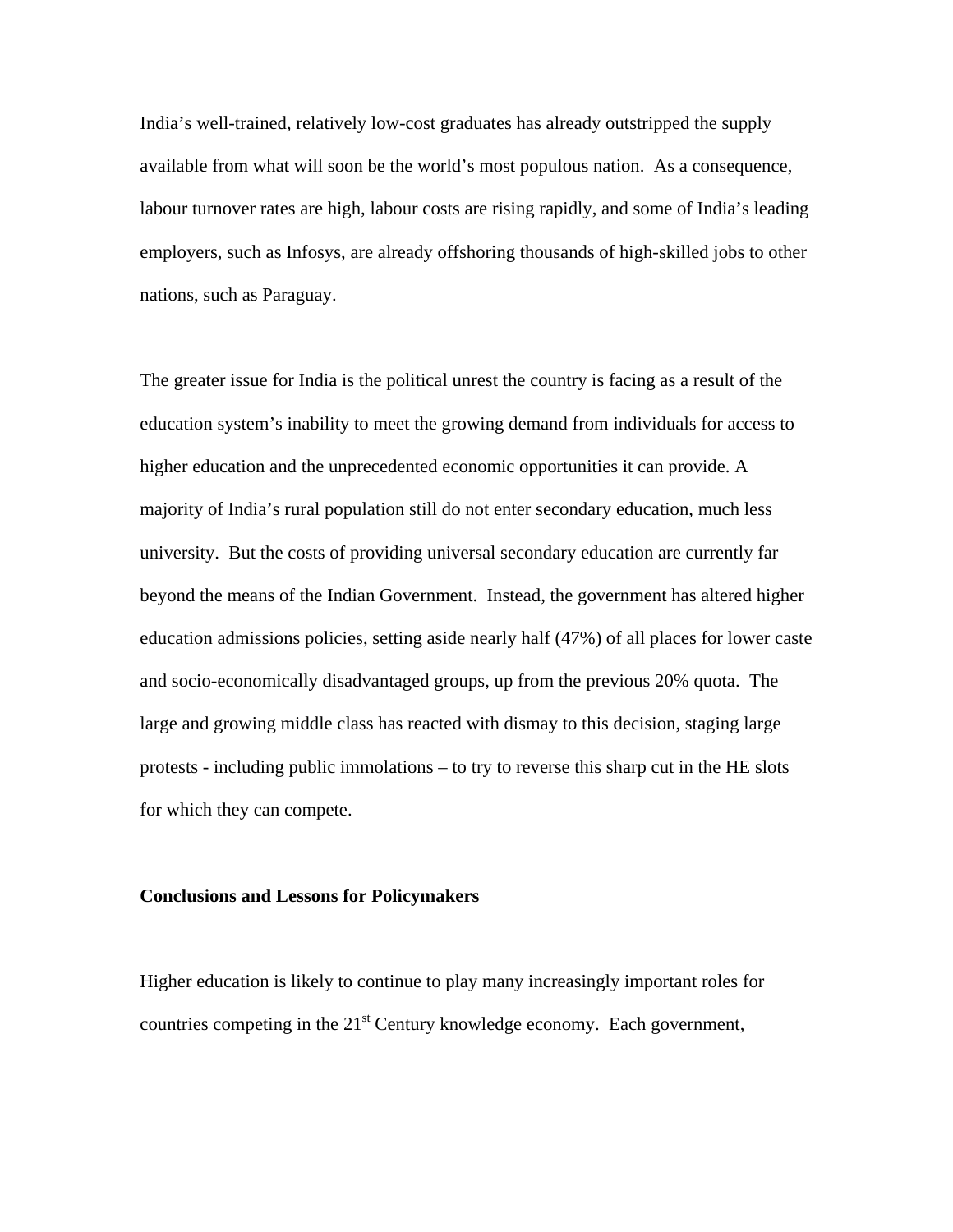however, will need to shape its HE policies to the particular circumstances and institutional context of its nation.

British policymakers start with a number of advantages when considering the options for the future of their HE systems and the roles they can play in society and economic development. Among these are:

- the dramatic success in raising HE participation with relatively low attrition rates;
- the ability of British universities to attract, from around the world, many of the brightest students, who provide additional revenue (through higher international student fees) and a supply of talent that can help create new high-tech enterprises in Britain, or serve as partners for British businesses operating globally;
- operating in English, which is likely to continue to be the global business language for decades to come;
- the Government's ability to treat HE as a long-term investment, as witnessed by the recently completed Leitch Review, charged with developing a skills policy for Britain through 2020, a timeframe rarely considered by many of its competitors;
- the state's capacity to implement policies quickly once decisions have been reached, as evidenced by the relatively rapid, systemic reform of the almost exclusively public HE system.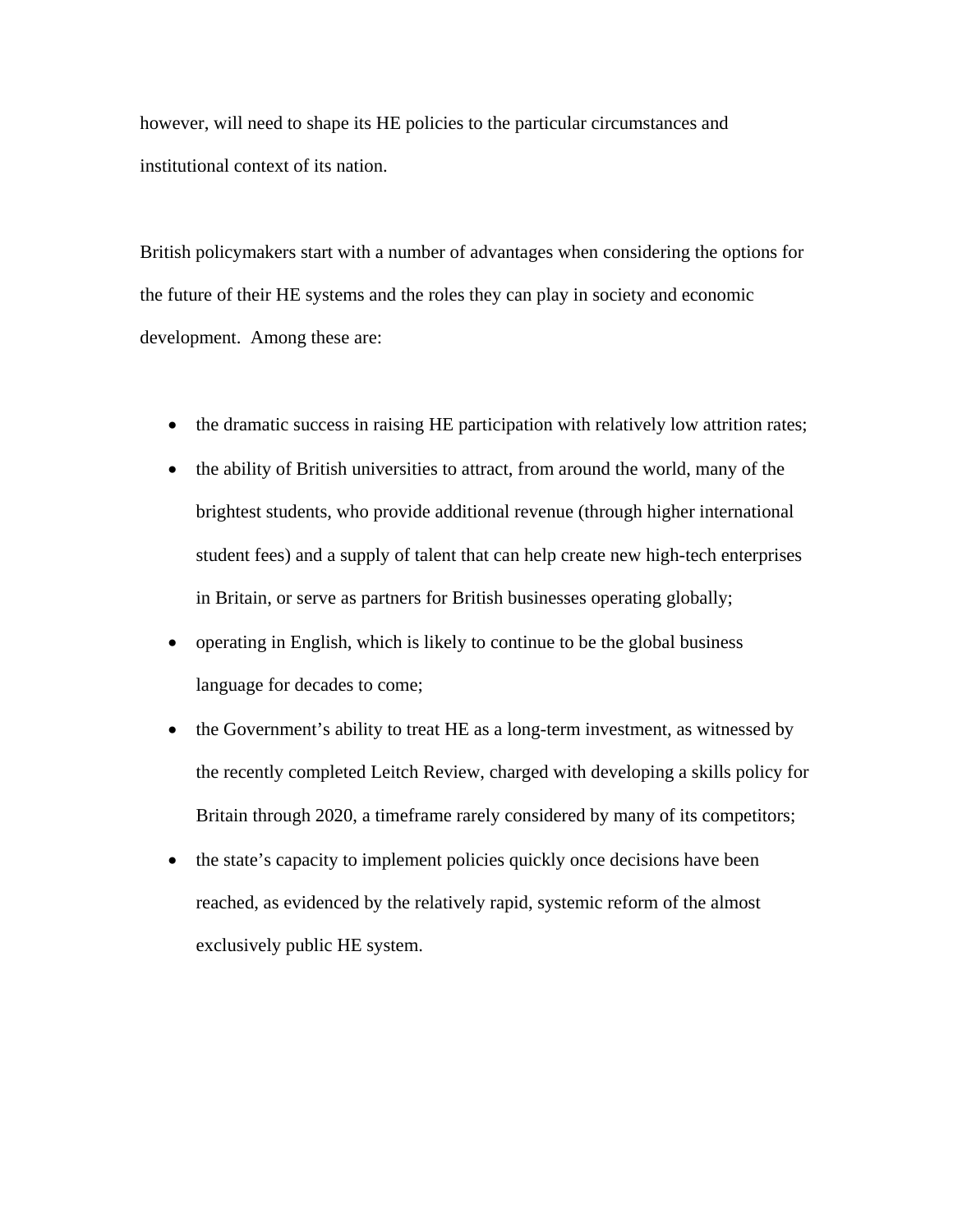While it is beyond the scope of this paper to provide a comprehensive analysis of Britain's HE policies, I will conclude by suggesting some options policymakers may wish to consider to address the questions identified earlier.

**Recognizing the Tensions Among the Different Roles HE Plays --** One of the greatest challenges facing actors within the HE system is how to satisfy simultaneously the multiple roles that their institutions are being asked to play. In Britain, universities have dramatically expanded their student intake without a proportionate increase in faculty; at the same time, the Research Assessment Exercise has led to much greater pressure on faculty to publish, and the emphasis on third-stream activities has encouraged much greater emphasis on commercialization of university research. The result has been an intensified workload and competing demands on faculty, with an accompanying decline in the attractiveness of academic careers relative to other, higher-paying options for the most academically able young people. To avoid losing the next generation of professors to burn out or the 'brain drain', Britain should consider establishing research fellowships similar to those operating in Canada and Australia: these reward the top faculty in all disciplines with enhanced salary, personal and flexible research funding, and greater time for research.

**Developing a Level 5 Policy –** As more advanced industrial nations establish mass HE systems, the basis for competitive advantage is shifting from which countries have the highest-quality knowledge workers to which can generate the most effective knowledge creators. As a consequence, a bachelor's degree is increasingly the minimum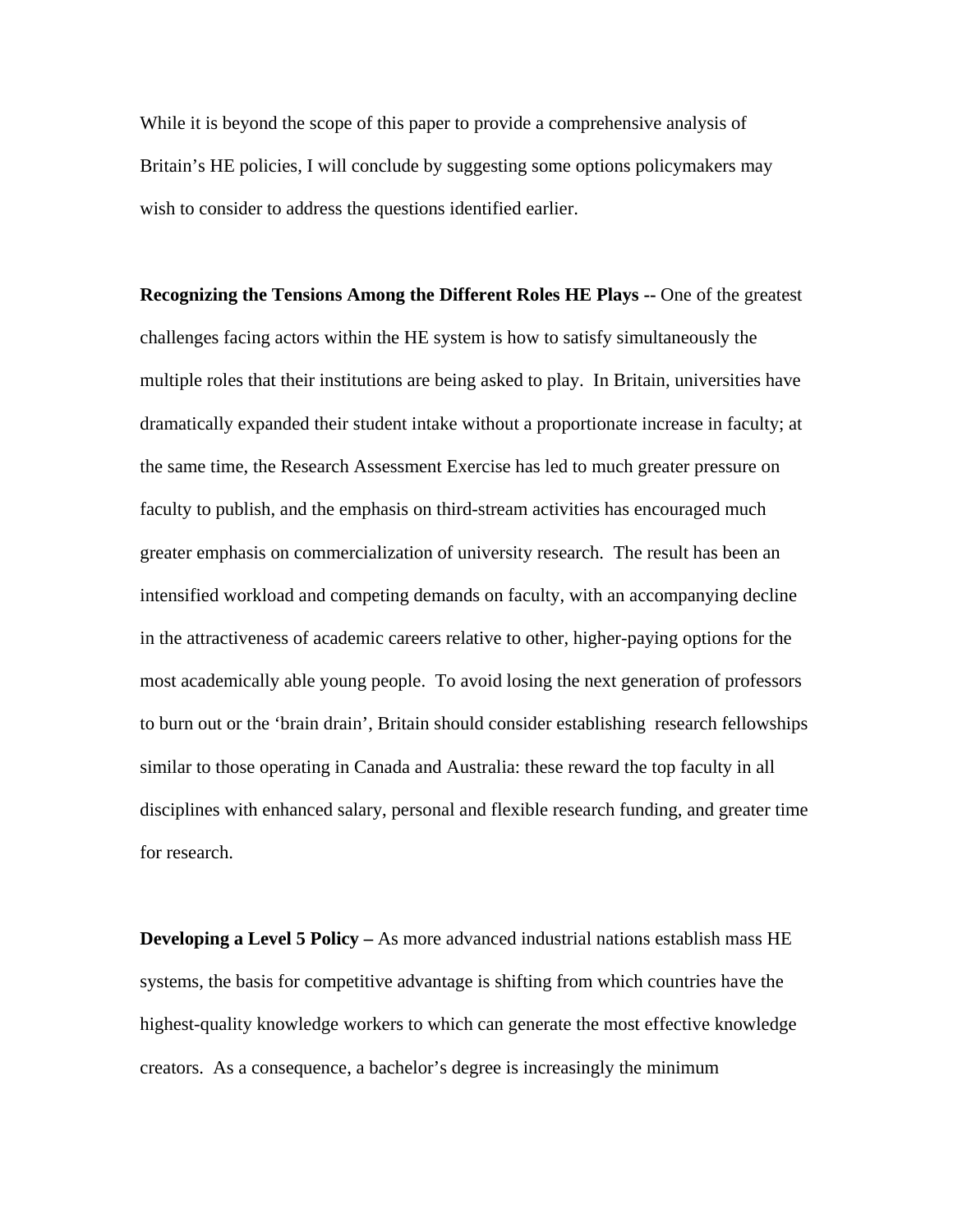qualification for participating in the knowledge economy, while advanced degrees are needed to prepare individuals for the professions or to generate new research breakthroughs. Yet the British Government does not pay close attention to this distinction, setting broad targets for HE participation and Level 4 (first degree) qualifications and above, while failing to track systematically the supply of individuals obtaining advanced degrees, and what types of degrees they are attaining. Greater policy focus is needed to make Britain a world leader in the provision of advanced degrees. Development of an advanced skills policy, however, may not entail large additional state resources, as the returns on this investment – at least for professional degrees – are among the highest for individuals.

**Expanding Access for Non-Traditional Students –** The growth in young people entering HE in England has stalled at around 43% of the youth cohort, while Scotland, after reaching a higher level, has seen a recent decline in HE participation rates. This suggests that the Government will not reach its target of 50% of the age group participating in HE through existing routes. At the same time, much of the existing adult workforce missed out on the opportunity for HE when they were completing full-time education. Britain should build on the pioneering success of the Open University and further expand access for adults to obtain initial or additional HE qualifications, or to retrain for new occupations. The resources to encourage adult participation in HE could come from a three-way partnership: individuals devoting their time and energy to completing further qualifications on top of full-time employment; firms reimbursing the tuition costs for those individuals making good academic progress (a common policy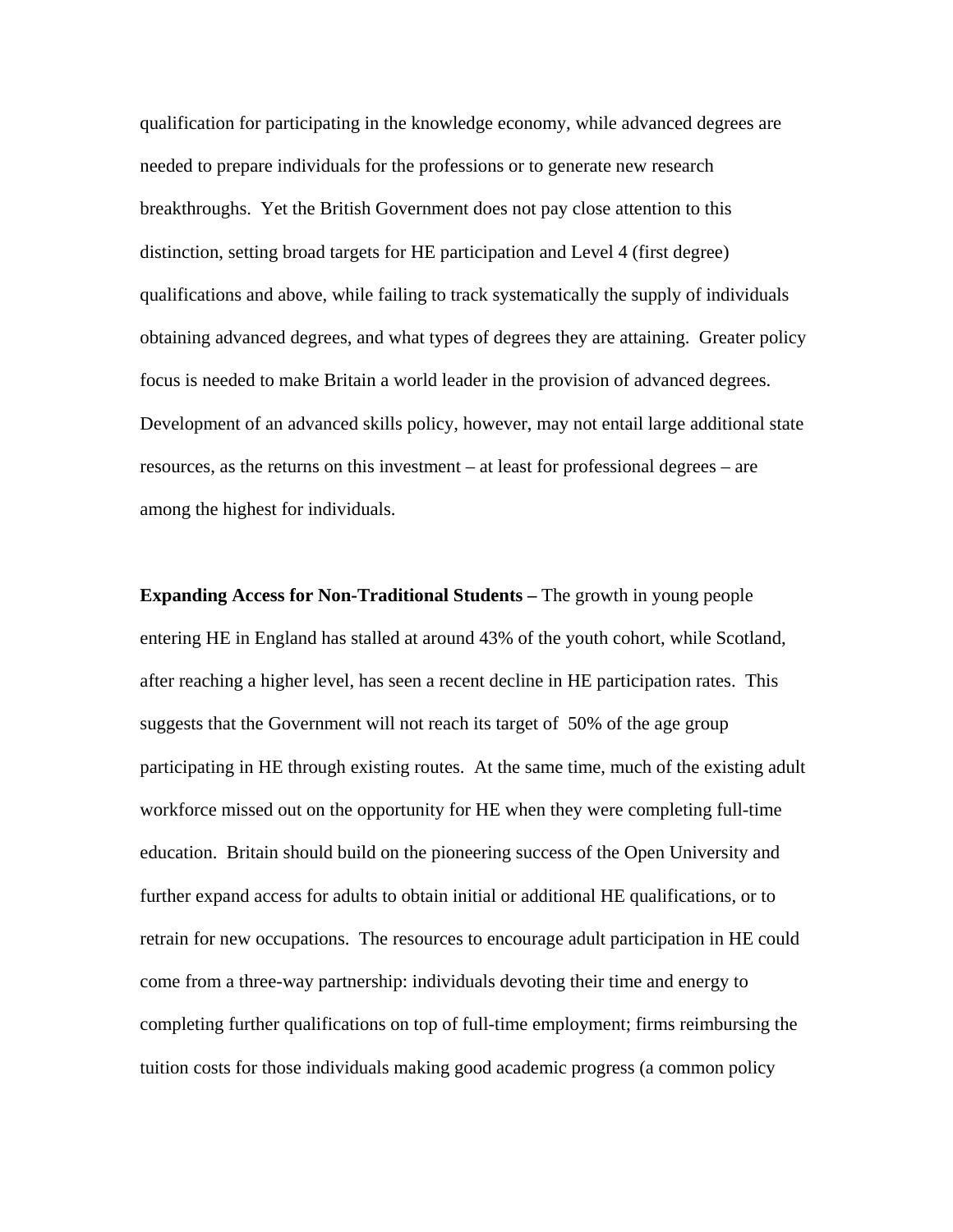among large US employers); the government subsidizing the retraining of the unemployed or those who did not complete a degree, and providing a tax incentive for firms that offer broad-based tuition reimbursement to their workforce modeled on the R&D tax credit.

**Addressing Skill Demand as well as Supply** – The sustained high rates of return to individuals who complete a degree suggests that demand for university graduates has been keeping pace with the rapidly expanding supply. The concern for Britain is that this upgrading of the skill base does not appear to have translated into levels of productivity comparable to its main competitors. In part, this reflects the fact that, while the flow of new graduates has improved, the change is much more gradual in the overall stock of existing skills in the workforce, where Britain still suffers from a deficit relative to the US, France, and other leading economies. It also reflects the very high concentration of British employment in the service sector, where productivity growth tends to be slower and harder to measure. But at least some of the problem appears to be the failure of British management to restructure their organizations and invest in research to take full advantage of new technologies and a more educated workforce. Recent comparisons by Michael Porter and others suggest that too many British firms are still competing on the basis of cost, rather than innovation, speed, and quality, a strategy that is likely to be difficult to sustain against growing pressure from China and other low-cost competitors. To help companies restructure into high-performance organizations that will empower and gain full value from an expanded graduate workforce, Britain needs to bring together its many programs into a comprehensive package.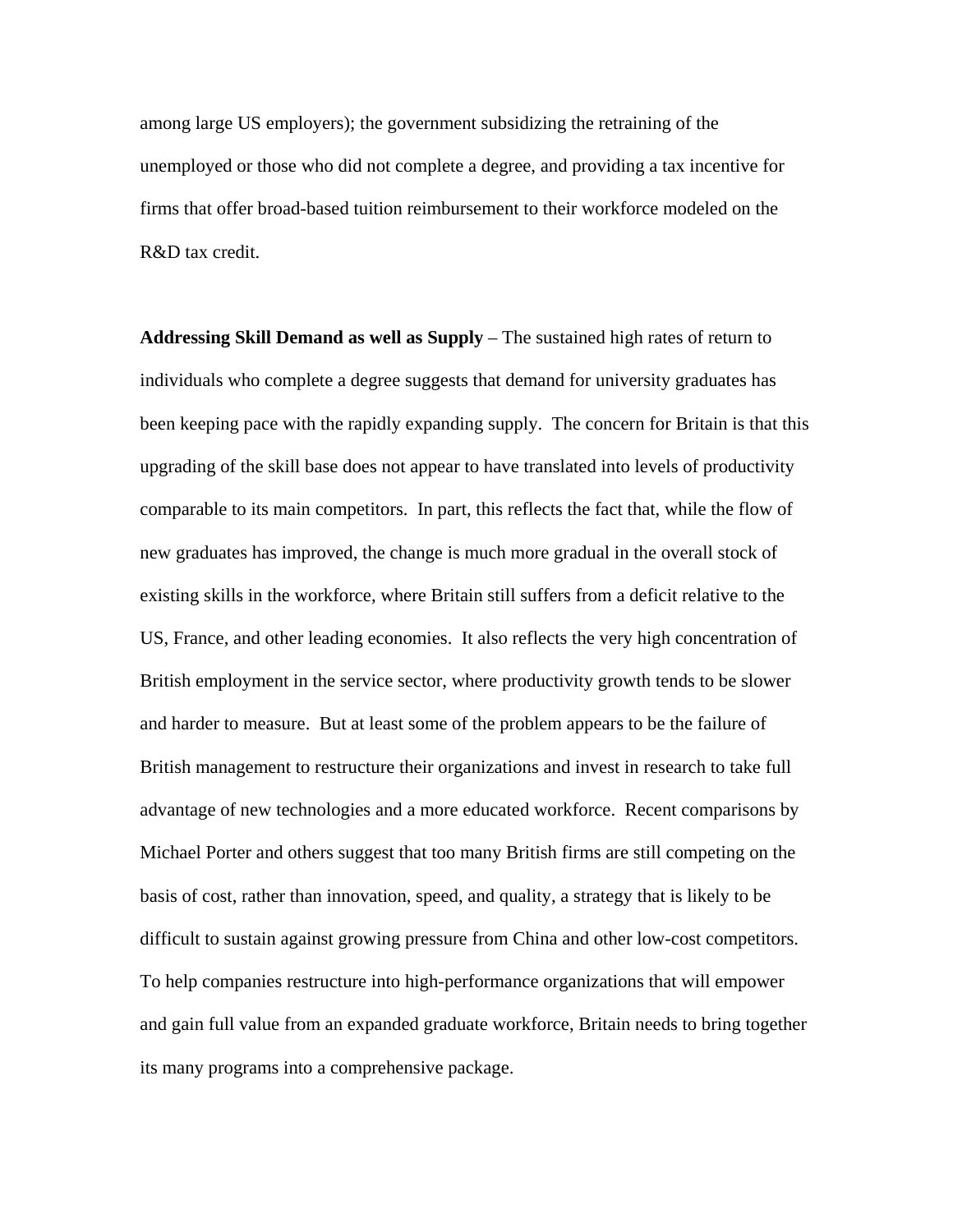# **References**

- ARNOLD, W. (2003) Singapore Goes for Biotechnology, New York Times, August 26, W1.
- ARROW, K. J. (1962) Economic welfare and the allocation of resources for invention. In: R. Nelson, ed., The rate and direction of inventive activity: 609-626. Princeton: Princeton University Press.
- ARTHUR, B.W. (1989) Competing technologies, increasing returns, and lock-in by historical events. *Economic Journal* 99: 116-31.

BIOMED-SINGAPORE (2003) (*[http://www.biomed-singapore.com/bms/gi\\_mc.jsp](http://www.biomed-singapore.com/bms/gi_mc.jsp)*).

CHANG A.L. (2001) Maintaining S'pore's lead in stem-cell race. *The Straits Times.*  Sept 5.

- COHEN, S.S., and GARY, F. (1999) Social Capital and Capital Gains in Silicon Valley. California Management Review 41 (2): 108-130.
- COOKE, P. (2003) The evolution of biotechnology in three continents: Schumpeterian or Penrosian?, *European Planning Studies,* 11, pp. 757-763 (Special Issue on Biotechnology Clusters and Beyond), Oct. 2003.

EDB (1999) Annual Report: Life Sciences. http://www.sedb.com/edbcorp/an\_1999\_13.jsp

FELDMAN, M.P., and FRANCIS, J.L. (2003) Fortune Favors the Prepared Region: The Case of Entrepreneurship and the Capitol Region Biotechnology Cluster, *European Planning Studies*, 11, pp. 765-787

FINEGOLD, D., SHAKTI, D. and SHAHI, G. (2004) "An Alternative Model of Biotech Industry Development: India's Emerging Bioscience Industry," EGOS Annual Conference, Berlin, June 30-July 2, 2005.

FINEGOLD, D. (1999) Creating self-sustaining, high-skill ecosystems. Oxford Review of Economic Policy 15(1): 60-81.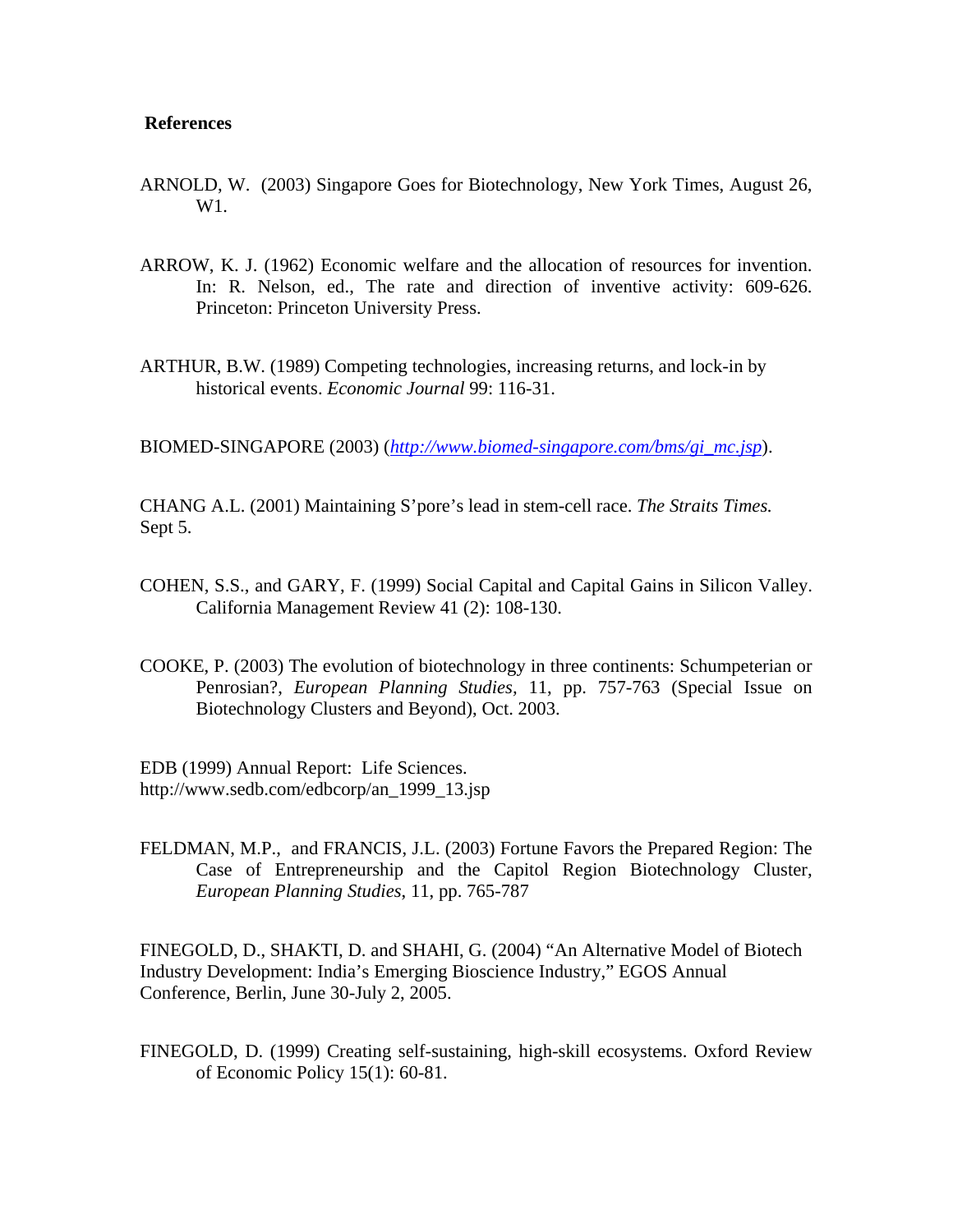FINEGOLD, D., KAM, P.K. and CHEAH, T.C. "Adapting a Foreign-Direct Investment Strategy to the Knowledge Economy: The Case of Singapore's Emerging Biotechnology Cluster," *European Planning Studies,* 12, 7, October 2004, 921-41.

FINEGOLD and SOSKICE, D. "The Failure of Training in Britain: Analysis and Prescription," *Oxford Review of Economic Policy*, Autumn 1988, pp. 21-51.

FLORIDA, R. (2002) *The Rise of the Creative Class,* New York, Basic Books.

KONG, H.L. (2003) Personal interview with authors, Singapore Biomedical Research Council, January.

LEITCH INTERIM REPORT, THE (2005) Skills in the UK: The long-term challenge, Controller of Her Majesty's Stationary Office

LEITCH REVIEW FINAL REPORT (2006) Prosperity for All in the Global Economy – World-class Skills**,** HM Treasury, London, December.

ROBERTS REPORT, HMT (2002) SET for Success: The Supply of People with Science, Technology, Engineering and Math Skills, HM Treasury, London, April.

SHAHI, G. (2004) *BioBusiness in Asia,* Singapore, Prentice Hall.

- SAYWELL, T. (2001) Medicine for the Economy. *Far Eastern Economic Review*. Nov 15.
- STEIN, S. (2003) Consultant for Singapore start-ups, Personal interview with researchers.
- VIG, P. (2003) Consultant for Singapore start-ups, Personal interview with researchers.
- WOLTER, K. (2002) *Can the US Experience Be Repeated? The Evolution of Biotechnology in Three European Regions* (mimeo), Duisburg University, Germany.